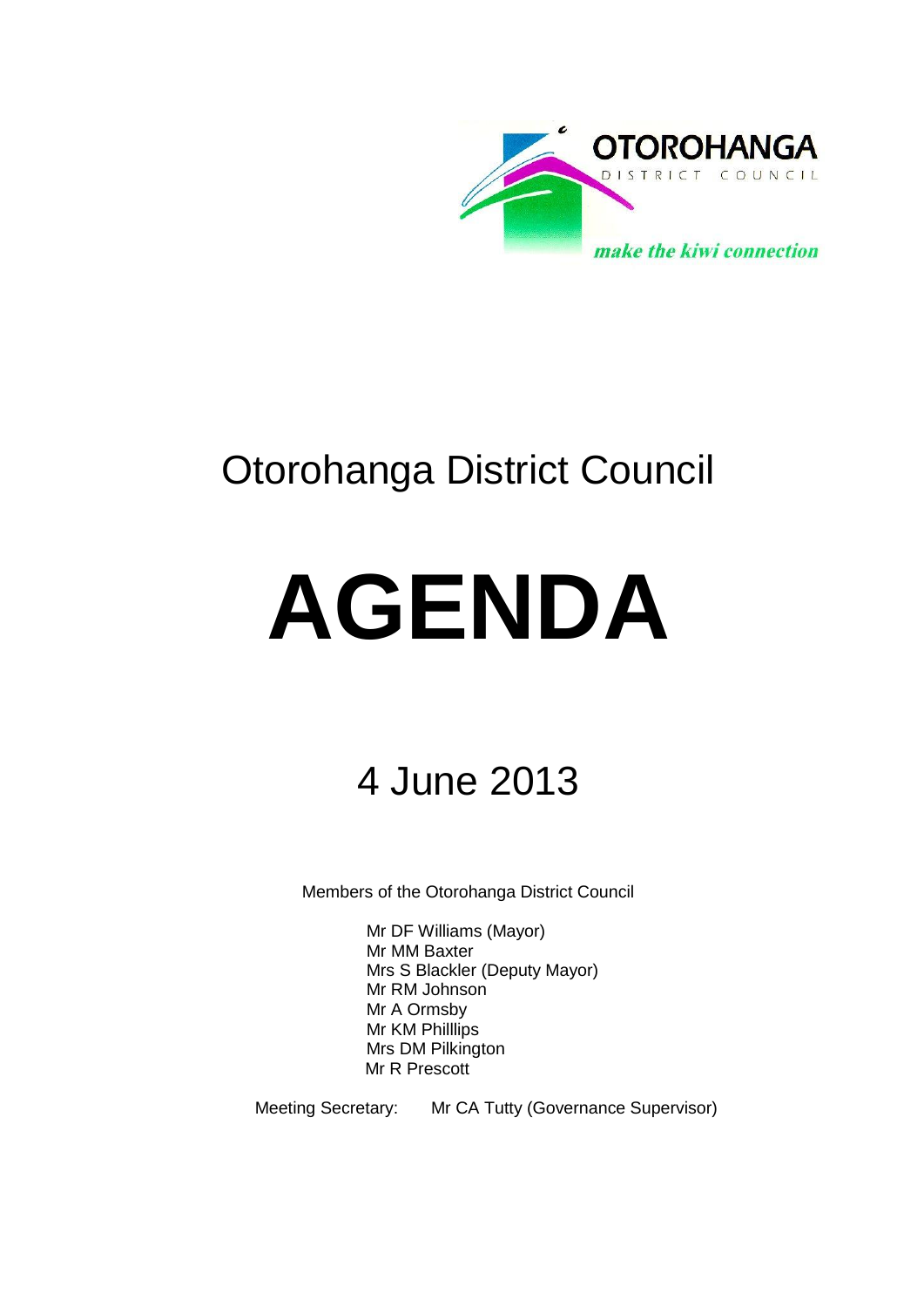#### **OTOROHANGA DISTRICT COUNCIL**

4 June 2013

Notice is hereby given that an ordinary meeting of the Otorohanga District Council will be held in the Council Chambers, Maniapoto St, Otorohanga on Tuesday 4 June 2013 commencing at 10.00am.

28 May 2013

**ORDER OF BUSINESS:**

#### **DC Clibbery CHIEF EXECUTIVE**

## **AGENDA**

# **ITEM PRECIS PAGE** PRESENT 1 IN ATTENDANCE **1** APOLOGIES 2008 12 APOLOGIES 2008 12 APOLOGIES 2008 12 APOLOGIES 2008 12 APOLOGIES 2008 12 APOLOGIES OPENING PRAYER 1 ITEMS TO BE CONSIDERED IN GENERAL BUSINESS 1 CONFIRMATION OF MINUTES – 14 MAY 2013 1 REPORTS 1 Item 353 OTOROHANGA COMMUNITY BOARD MINUTES 9 MAY 2013 2013 Item 354 PROPOSED RESERVE USE 2 Item 355 JOINT MANAGEMENT COMMITTEE MINUTES 10 MAY 2013 6 Item 356 CIVIL DEFENCE – SHARED SERVICE AGREEMENT AND LOCAL CONTROLLERS APPOINTMENT 10 Item 357 SPORT NZ ASSESSMENT COMMITTEE MINUTES 14 MAY 2013 13 Item 358 ROAD LEGALISATION PART TE TAHI ROAD SO 458562 Item 359 ROAD LEGALISATION PART MANGATI ROAD SO 45659 21 Item 360 ANNUAL PLAN SUBMISSIONS 2013 26 Item 361 ODC MATTERS REFERRED FROM 14 MAY 2013 28 GENERAL 29 MOTION TO EXCLUDE THE PUBLIC 29 Item 362 SALE OF 24 TURONGO STREET CONFIDENTIAL 1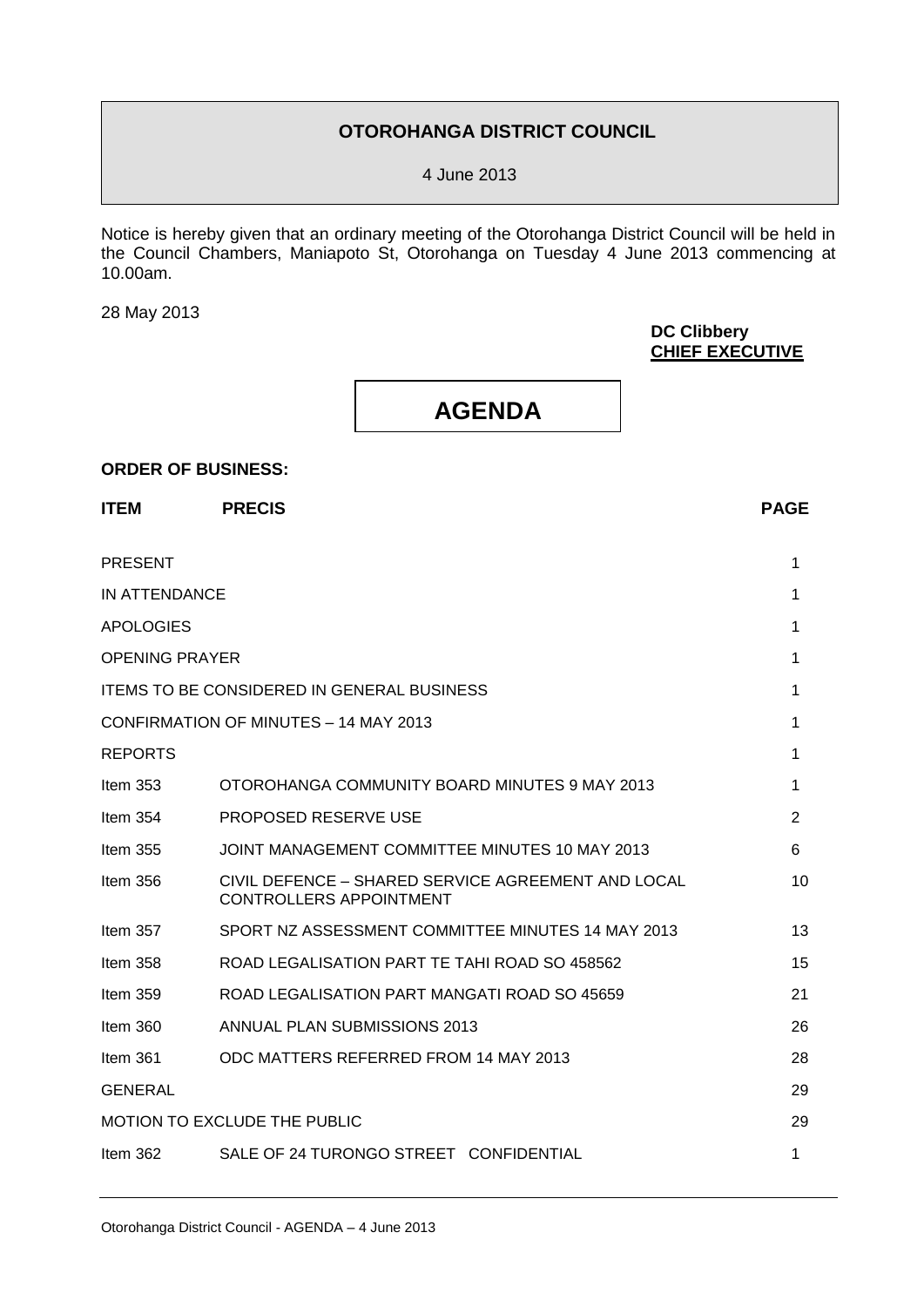**PRESENT**

**OPENING PRAYER**

**IN ATTENDANCE**

**APOLOGIES**

**ITEMS TO BE CONSIDERED IN GENERAL BUSINESS**

**CONFIRMATION OF MINUTES – 14 MAY 2013** 

**REPORTS**

| Item $353$ | <b>OTOROHANGA COMMUNITY BOARD MINUTES 9 MAY 2013</b>                               |
|------------|------------------------------------------------------------------------------------|
| To:        | <b>His Worship the Mayor and Councillors</b><br><b>Otorohanga District Council</b> |
| From:      | <b>Governance Supervisor</b>                                                       |
| Date:      | 4 June 2013                                                                        |

#### **Executive Summary**

Minutes of the meeting of the Otorohanga Community Board held on 9 May 2013 as circulated.

#### **Staff Recommendation**

It is recommended that:

The minutes of the meetings of the Otorohanga Community Board held on 9 May 2013 be received.

**CA Tutty GOVERNANCE SUPERVISOR**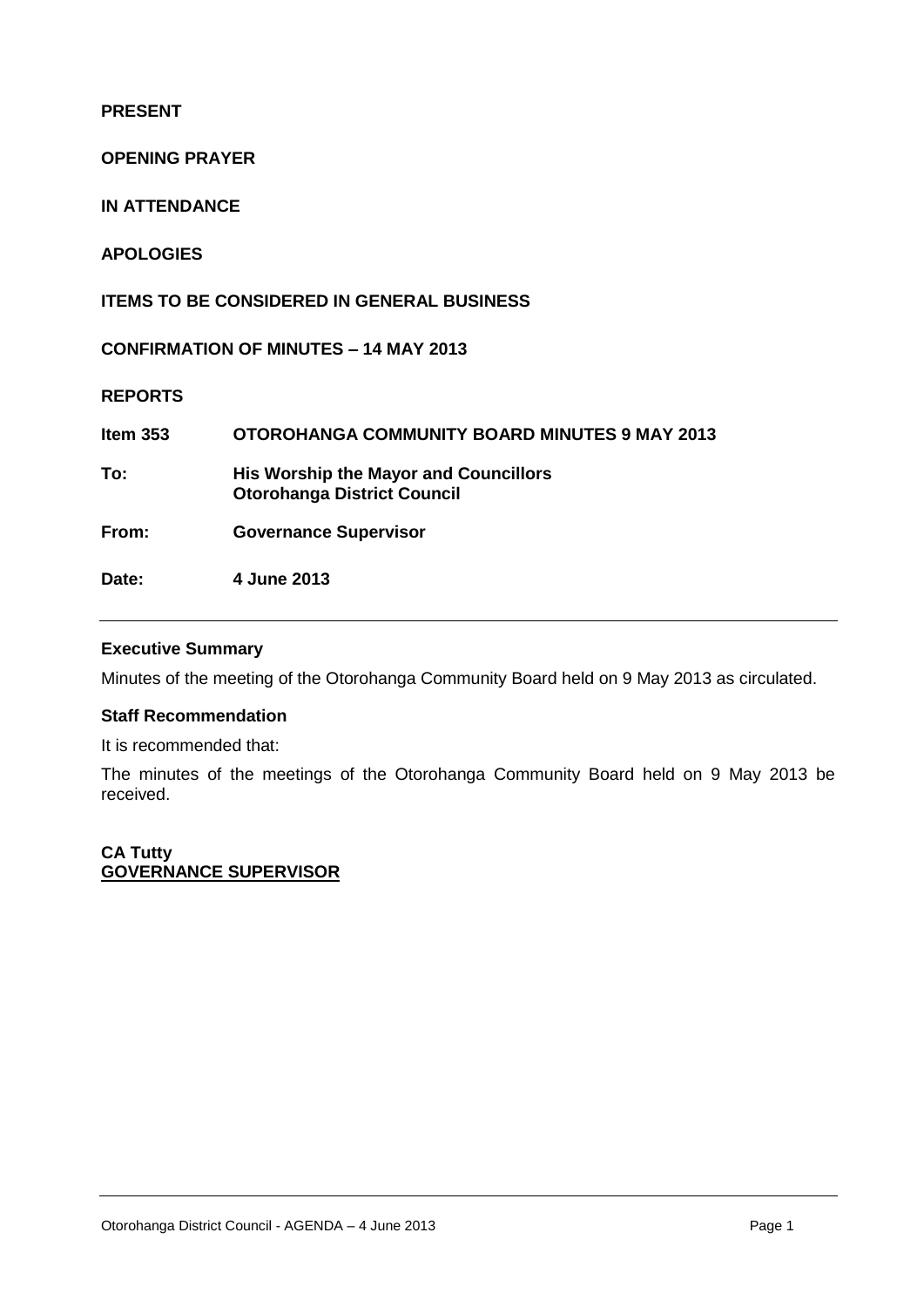**Item 354 PROPOSED RESERVE USE To: Mayor and Councillors Otorohanga District Council From: Chief Executive**

**Date: 4 June 2013**

#### **Relevant Community Outcomes**

- Ensure services and facilities meet the needs of the Community
- Promote the local economy and opportunities for sustainable economic development
- Manage the natural and physical environment in a sustainable manner
- Foster an involved and engaged Community

#### **Executive Summary**

A proposal to use areas of reserves in Otorohanga for new purposes is presented.

#### **Staff Recommendation**

It is recommended that:

Council gives approval in principle for:

- 1. The leasing of that part of the Otrorohanga Domain previously occupied by the Croquet Club for a commercially operated recreational activities including a mini-golf course, a batting cage and associated facilities; and
- 2. The use of part of the Bob Horsfall Reserve as a designated area in which games of paintball can be played.

With both of these activities being as described in this report, and subject to the necessary public consultation and approvals being obtained from the Department of Conservation.

#### **Report Discussion**

A local party has previously expressed interest in leasing the area off Domain Drive that was formerly used by the Croquet Club, for the purpose of commercially operating recreational facilities including a mini-golf course, a batting cage and possibly a small associated café.

Because this area is part of a Recreation Reserve, it is necessary to obtain the permission of the Minister of Conservation for any such lease.

An application has therefore been made to the Department of Conservation (DoC) for this permission, and DoC has responded by requesting that consultation with the community is undertaken in respect of the proposed activity.

Another potential activity in the same general area that has been previously discussed with the Otorohanga Community Board is the establishment of a relatively small designated area within the Bob Horsfall reserve where the public may play games of paintball.

In particular there is a steep sided gully towards the south side of the bush covered area that is little used, well away from the main pedestrian track through the reserve, remote from residential properties and generally considered suitable for such a purpose.

The proposed lease area and paintball area are shown in the plan below, the former being the cross-hatched area and the latter being dotted.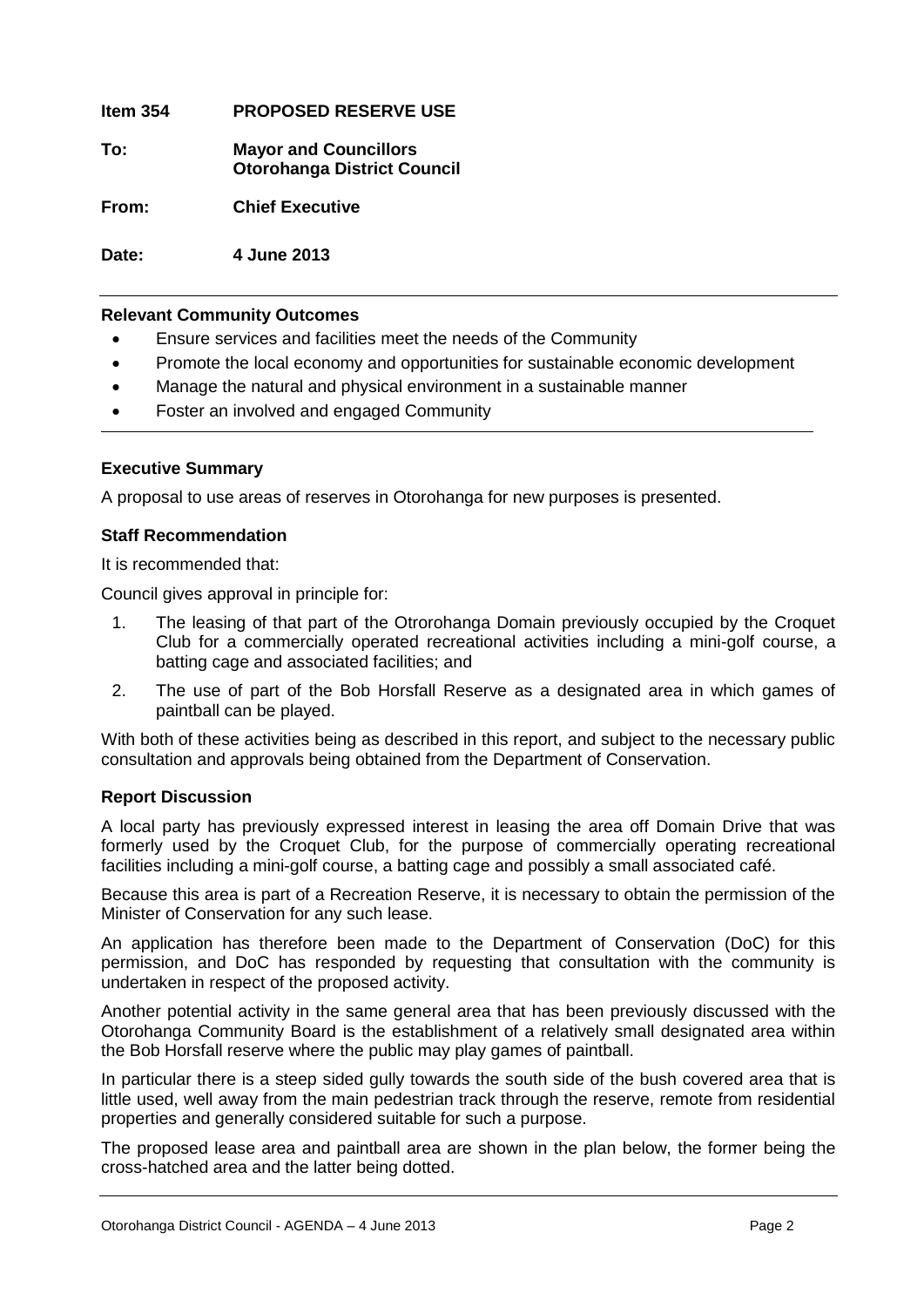

Trial games of paintball have previously been played here without any problems, and the Community Board has indicated its comfort with the area being used for such purposes.

There continues to be a general belief that the Bob Horsfall and Rotary Park areas could be much better utilised for recreational purposes than they currently are, and that the two proposed activities, together with uses such as mountain biking, might help address this.

It is however believed that it would be appropriate to undertake public consultation before the use of this area for paintball is formally permitted, and any of the (minor) associated works are carried out. It is therefore suggested that DoC's requirement for consultation on the croquet area lease provides an opportunity to combine this with consultation on the paintball area.

#### **Proposed Lease Area**

The proposed lease area is approximately 3200  $m^2$ , and includes both the grounds and the small building formerly used by the Otorohanga Croquet Club.

The potential lessee has original and well developed plans for the site, and it is envisaged that the proposed activities on this area will be complementary to the Kiwi House in terms of tourism, and will also be beneficial for the local community. It seems unlikely that there would be any objection to such a use of this site.

A comprehensive lease document has been prepared. An initial lease term of 5 years is proposed, with rental consistent with that charged for the nearby site of the 'Camp Kiwi' holiday park.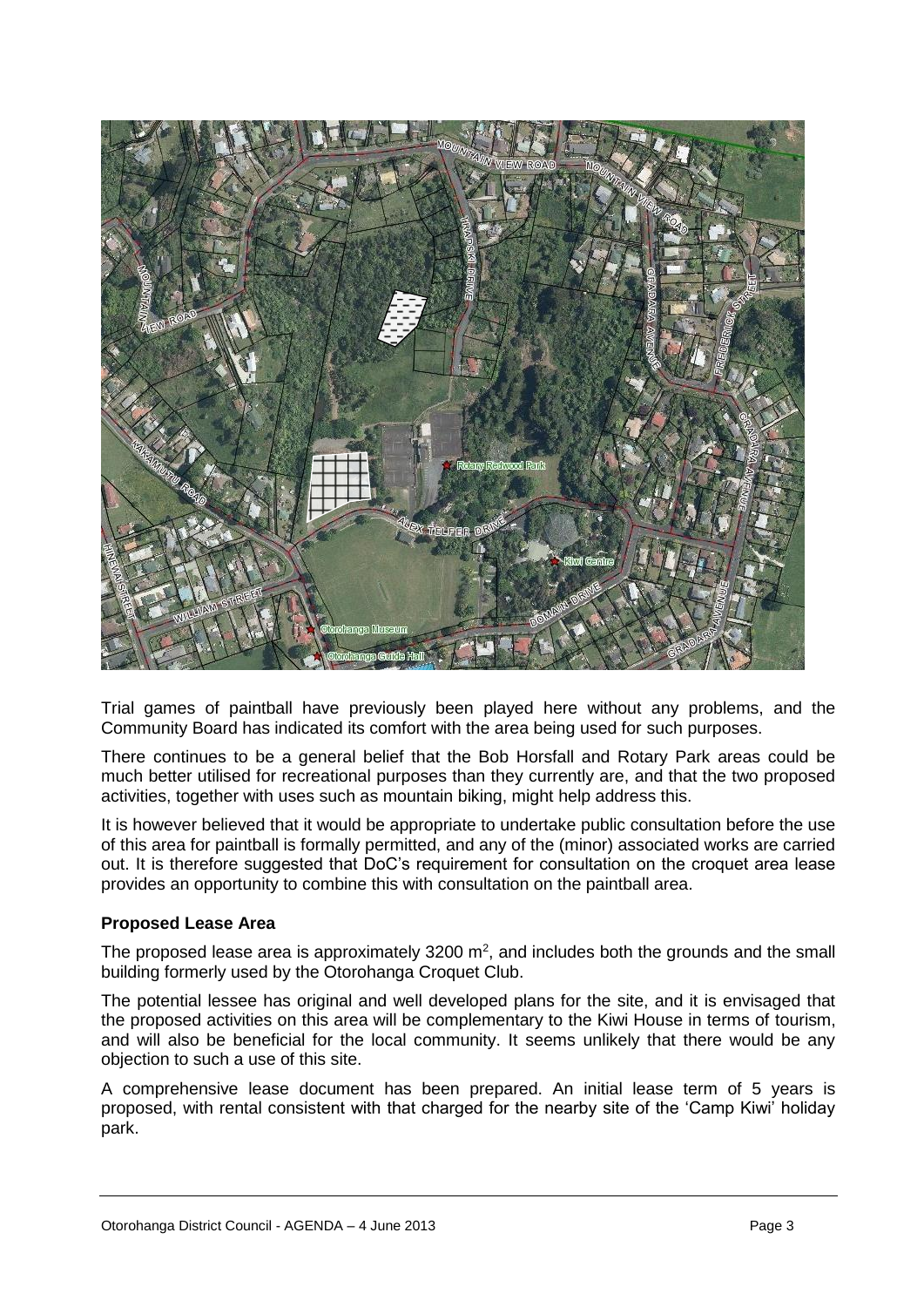#### **Proposed Paintball Area**

Further details of the proposed paintball area are as follows:

#### **Location**

The area proposed to be used for paintball is shown in the plan. It is an approximately 50 metre by 100 metre area within a gully in native bush.

A path runs through the centre of this gully. This path is however not the main walking path through the reserve, and the paintball area is well separated from areas where other people are likely to be present.

Being in a gully the potential for sound or paintball shots to carry for a substantial distance beyond this area is greatly reduced.

The risk of paintball shots leaving the area is expected to be further reduced by the installation of wire and shade cloth barriers at key points. Gates will be created where the path through the gully intersects the fence.

#### **Management of Activity**

Council would not be actively engaged in encouraging or managing the playing of paintball in this area. It would instead simply be making available a suitable area where individuals or groups could undertake this activity at their own risk.

#### **Noise**

Operation of paintball guns is relatively quiet; they are powered by compressed gas and make a 'phut' sound when fired, rather than the percussive crack of a conventional firearm.

A test has shown that the sound is barely noticeable from any location outside the reserve under normal conditions. There would be expected to be the normal sounds of talking or shouting that typically accompany recreational activities, but again, this is unlikely to be very noticeable from any point on private property.

#### **Effects on Vegetation and Wildlife**

Paintballs are organically based, decompose quickly and evidence of their use typically disappears after a couple of weeks.

The proposed area does not have fragile vegetation, particularly near ground levels where paintballs are fired. There was little or no noticeable damage to vegetation from the trial game that was previously conducted.

The only significant wildlife expected to be in the area is birds. Paintball guns are inaccurate and as such it is very unlikely that a person could shoot a bird with a paintball gun, even if they tried to do so.

#### **Access**

The area used for paintball would remain available for free public access.

Whilst a paintball game is in progress the path through the area would however be closed in the interests of pedestrian safety. This does however not create a major impediment to general pedestrian access in the reserve since there is another path, almost parallel to that running through the proposed paintball area,that could easily be used as an alternative route at such times.The disruption caused by the conduct of paintball game is therefore expected to be quite minor.

Signs would be placed on the path through the gully indicating that this route is closed when paintball is being played, and that an alternative route should be used.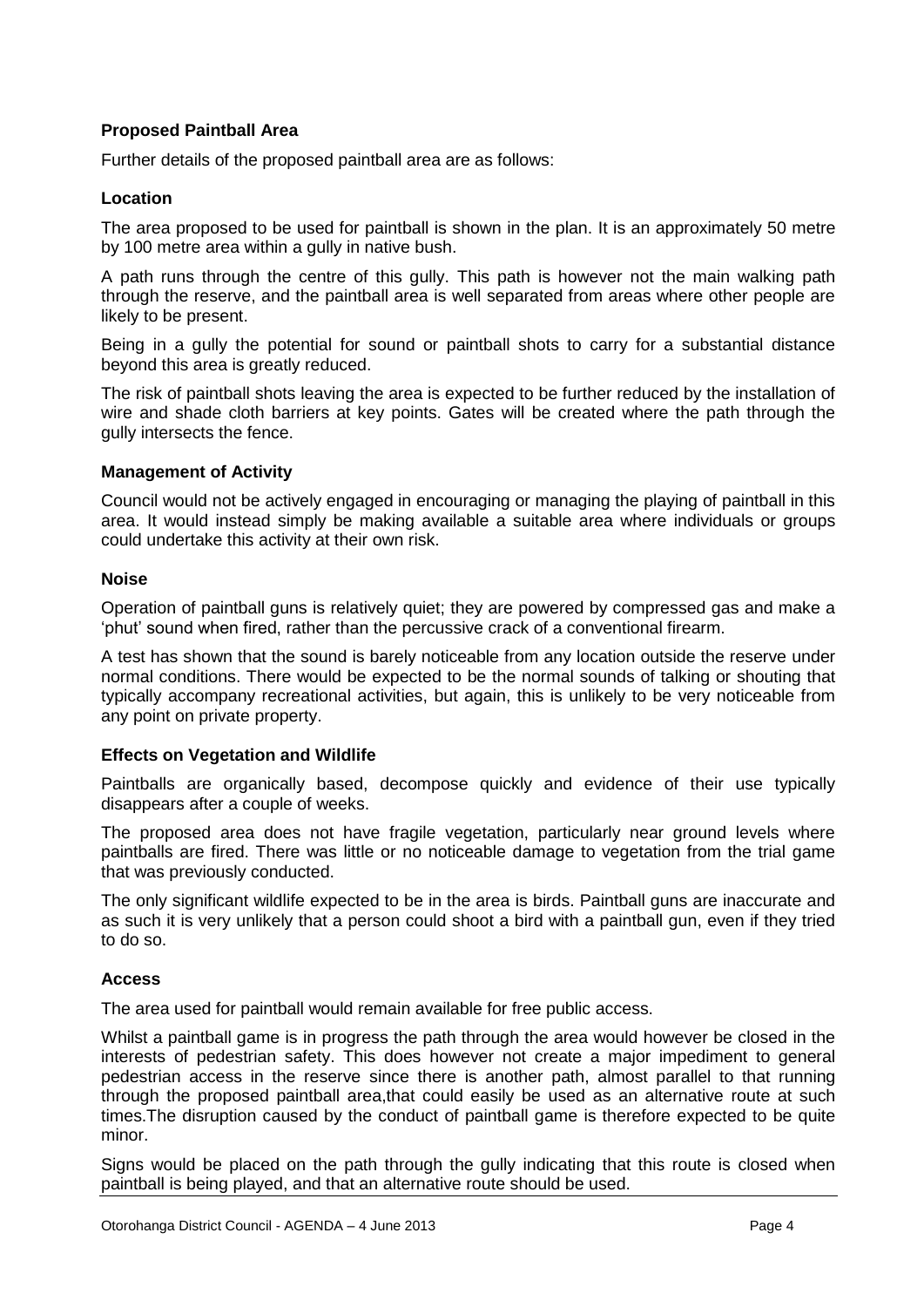#### **Viewing / Mustering Area**

In addition to the area actively used for playing paintball, an additional small area outside of this, but adjacent to it, will be used for organising players prior to games, and from which other persons may spectate. Use of such an area would however not be expected to have any significant effect on other users of the reserve, or adjacent properties.

#### **Form of Consultation**

It is considered unlikely that either of these activities will draw significant objections from the public, and for that reason it is believed that Council could safely approve them without consultation.

As such the consultation that is required by DoC is considered to be for DoC's purposes alone, and therefore does not have to take the form that would be normally adopted by Council through the Special Consultative Procedure of the Local Government Act.

The requirements of DoC are that the proposal is advertised in the local press and that a period of at least one month is provided for objections or submissions to be received. To achieve this it is proposed that an advertisement as below is placed in the Waitomo News of 6 June 2013:

#### *Proposed Use of Reserves*

*In accordance with a requirement of the Department of Conservation, submissions are invited from affected parties on two matters relating to the management of public reserves in Otorohanga:*

- *a. The potential leasing of the area off Domain Drive that formerly used by the Otorohanga Croquet Club, for the private commercial operation of recreational activities including a min-golf course, batting cage and associated facilities.*
- *b. The potential development of a designated public area for playing 'paintball' in the Bob Horsfall Reserve in Otorohanga.*

*The area proposed to be used for paintball is a small bush-covered gully (approximately 100metres by 50 metres) in the centre of the reserve, which is surrounded by Domain Drive, Mountain View Road and Trapski Drive. This area is approximately 150 metres away from residential properties, and this combined with the relatively 'hidden' location and limited environmental impact of the activity suggests to Council that from the perspective of residents the playing of paintball in this area may be almost unnoticeable.*

*Requests for further information on these proposals, and/or written submissions should be directed to Anne Burdon at Otorohanga District Council, PO Box 11, Otorohanga.*

*Submissions close on 8 July 2013* 

**Dave Clibbery CHIEF EXECUTIVE**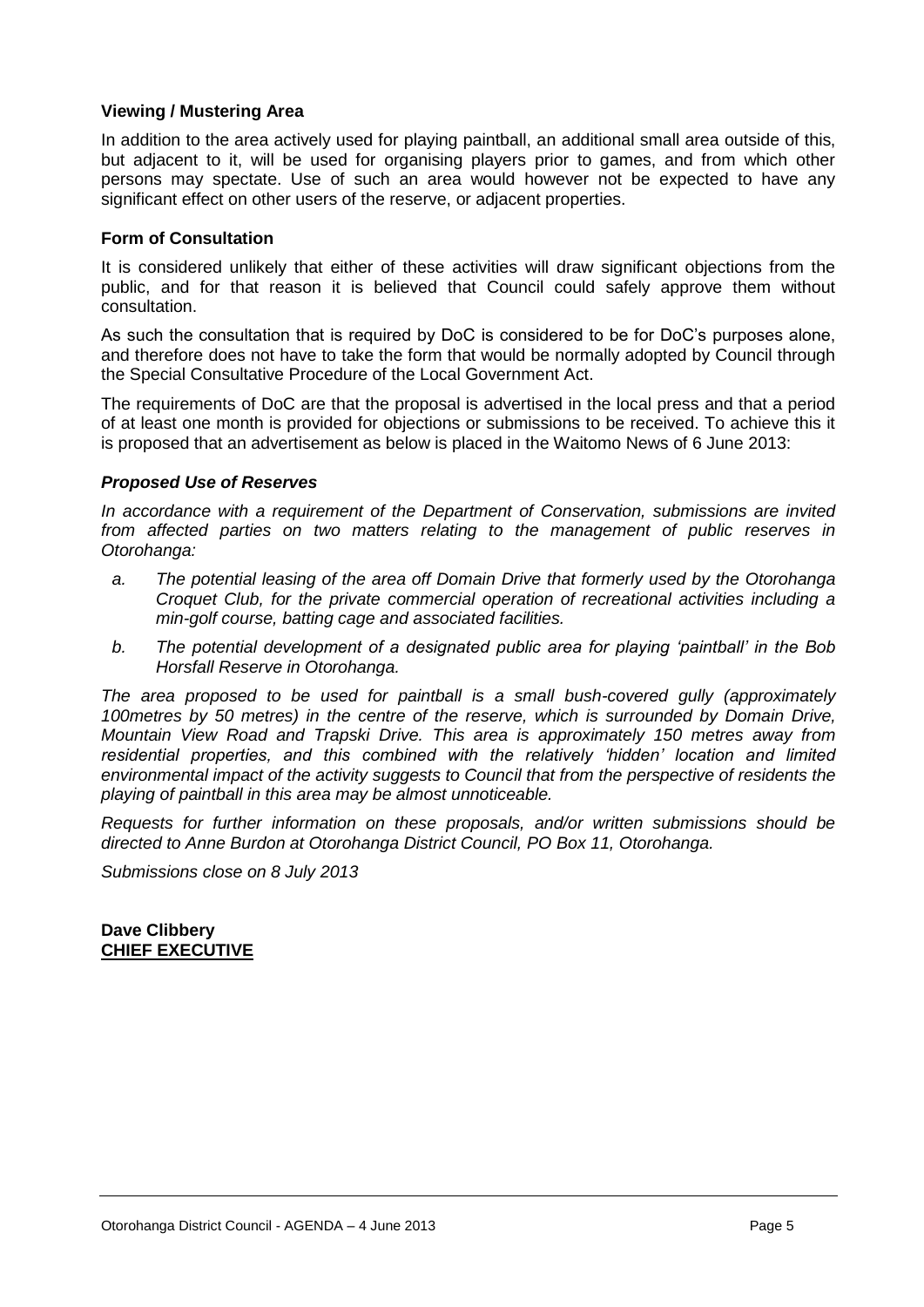**Item 355 JOINT MANAGEMENT COMMITTEE MINUTES 10 MAY 2013 To: His Worship the Mayor & Councillors Otorohanga District Council From: Environmental Services Manager**

**Date: 4 June 2013** 

#### **Relevant Community Outcomes**

- Promote the local economy and opportunities for sustainable economic development
- Manage the natural and physical environment in a sustainable manner
- Foster an involved and engaged Community

#### **Executive Summary**

Minutes are attached of the inaugural meeting of the Raukawa Charitable Trust and Otorohanga District Council Joint Management Committee held 10 May 2013.

#### **Staff Recommendation**

It is recommended that:

The minutes of the Joint Management Committee held on 10 May 2013 be received.

#### **AR Loe ENVIRONMENTAL SERVICES MANAGER**

#### **Attachments**

a. Minutes of the Joint Management Committee 10 May 2013

### **Minutes of the Inaugural Meeting of the Ruakawa Charitable Trust and Otorohanga District Council Joint Management Committee**

**Date:** 10 May 2013

**Commencing:** 1.05pm

**Venue:** Otorohanga District Council Boardroom.

Meeting Commenced with a Mihi (welcome) to the guests from Ruakawa by Sol and Ella Nelson. Karakia in response from Phil Wihongi. Mayor Dale Williams extended his greetings.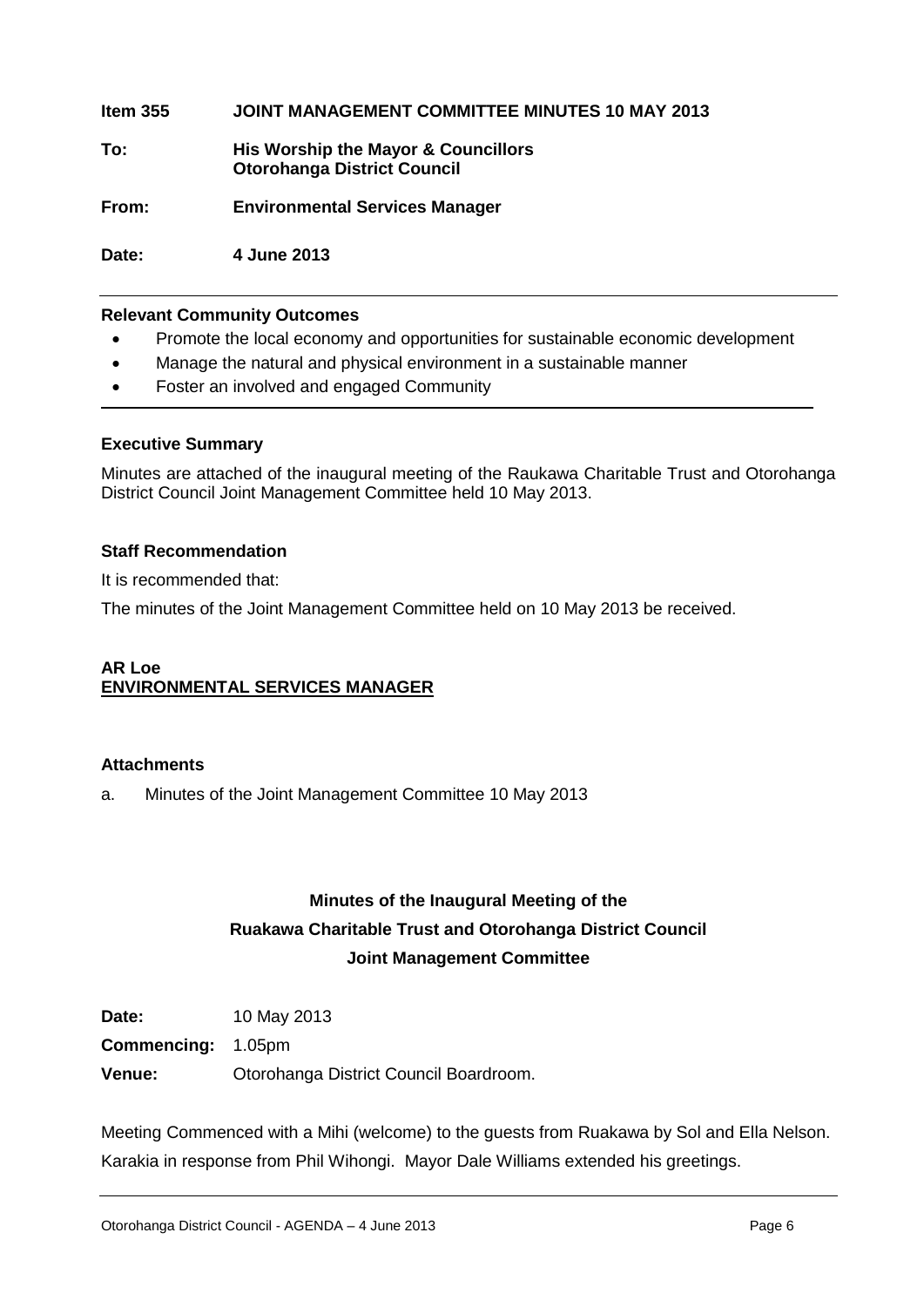A round of introductions by all present followed. Kataraina presented and spoke about the Ruakawa taonga being their ceremonial mere which travels with members of tribe to meetings and events.

**Present for Ruakawa**: Kataraina Hodge, Jennifer Hughes, Grant Kettle, Phil Wihongi.

**For Otorohanga District Council:** Dale Williams, Sue Blackler, Max Baxter, Dave Clibbery, Andrew Loe.

Apologies received from; Gaylene Roberts, Deb Davies.

Katarina/Max carried.

#### **Proposed JMA**

Phil presented a power point presentation on the background to the proposed JMA which included a map of the Raukawa Rohe and area of interest. Phil explained the extent of this area across the central North Island.

Emphasis on the three marae in Otorohanga District and the areas defined in the river legislations. In particular Ruakawa interest in area B and in area C.

Agreement is a legislative requirement that has to be completed.

It is hoped that the agreement will form the basis of a long term relationship between Raukawa and Council. Staff have set a target completion date of October 2013. There is a desire to finish and sign the agreement before the triennium. Plan to have a formal signing in September date to be confirmed.

It is agreed that the content of the agreement will follow the requirements of the legislation. No additional features at this stage. Any proposal for S54 matters can be addressed in future as relationship builds.

Staff workshops underway and to continue on a regular basis until draft completed.

Mayor Dale stated that Council has no trepidation with process. Council has gained a lot of learning from six years of district plan development and hearings. He stated that the process of developing the River Management Agreements has dispelled a lot of concerned and assisted Councils and Iwi to develop long term relationships.

Mayor highlighted some employment incentives all off which stem from strong relationships in communities.

Confirmation and discussion of desire, to continue annual meeting post signing with both parties in agreement.

#### **Establishment, of Joint Committee.**

Following discussion on membership ad role of the committee the meeting approved the following recommendations.

#### **Recommendations**

- 1. That the report "Establishment of the Joint Committee under the Ngati Tuwharetoa, Raukawa and Te Arawa River Iwi Waikato River Act 2010" be received. -Kataraina/Jennifer carried
- 2. That the Joint Management Committee resolves to constitute itself as a Joint Management Committee pursuant to section 50 of the Ngati Tuwharetoa, Raukawa and Te Arawa River Iwi Waikato River Act 2010.

-Jennifer/Sue carried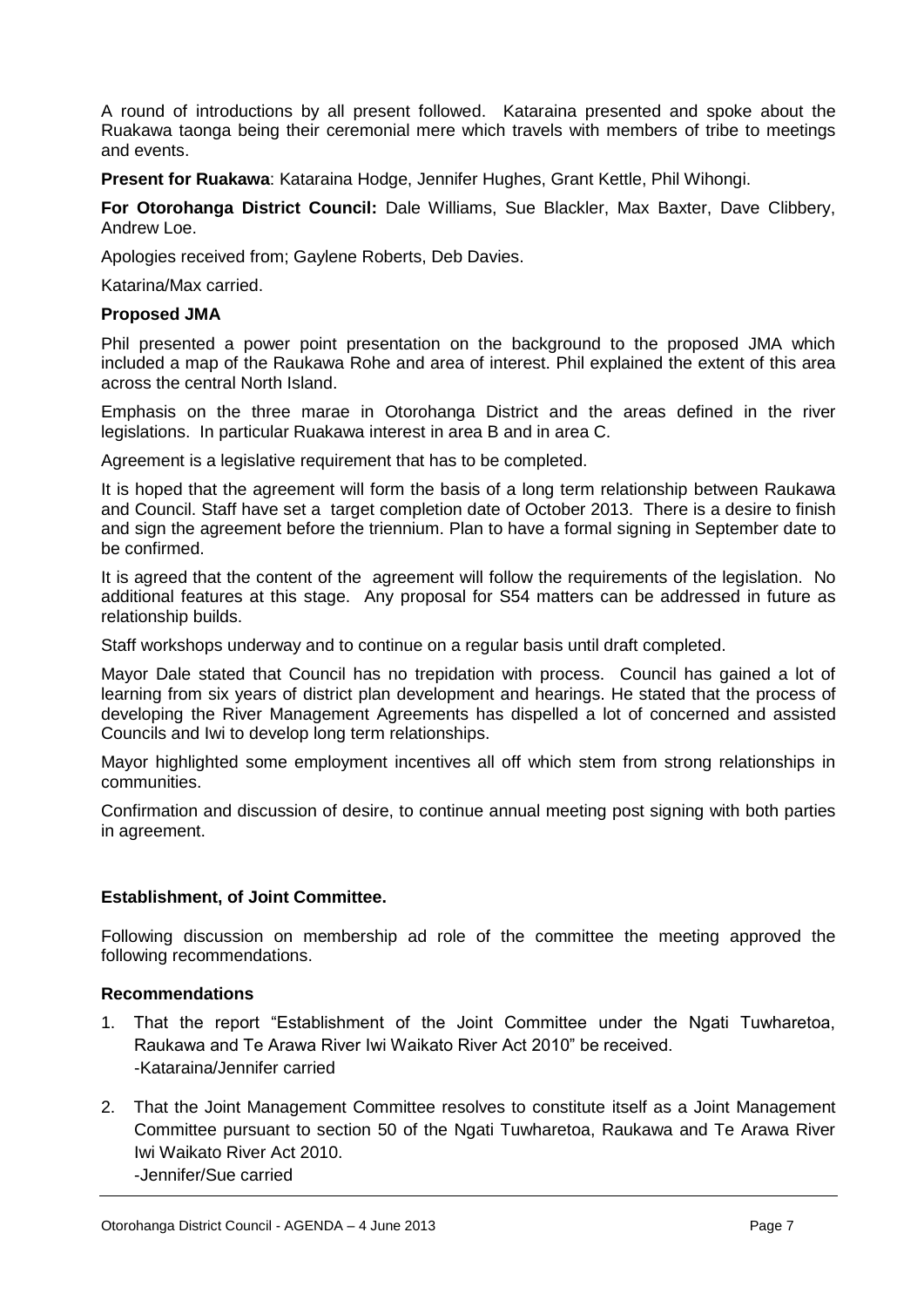3. That the Joint Management Committee confirms the following memberships from both the Raukawa Charitable Trust (the Trust) and Otorohanga District Council (the Council):

#### **Raukawa Charitable Trust**

Deputy Chair Kataraina Hodge Trustee Jennifer Hughes Trustee Gaylene Roberts Trustee Deb Davies

#### **Otorohanga District Council**

Mayor Dale Williams Deputy Mayor Sue Blackler Councillor Max Baxter Councillor Roy Johnston

-Kataraina/Max carried

- 4. That the Joint Management Committee recommends the appointment of the Joint Management Committee Co-Chairpersons Kataraina Hodge (appointed by the Trust) and Max Baxter (appointed by the Council) for adoption by the Trust and the Council. Dale/Jennifer carried.
- 5. That the Joint Management Committee adopts the attached Terms of Reference (Appendix Two), including Standing Orders (Appendix Three). Dale/Jennifer carried.
- 6. That the Joint Management Committee endorse the Joint Management Agreement programme as outlined by staff:
	- Officers be mandated to work jointly with other Council's to collaborate on a baseline Joint Management Agreement
	- Parties to aim to formally resolve individually agreed Joint Management Agreements by September 2013 and agree to joint signing ceremony with other Teritorial **Authorities**
	- Joint Management Committee members to endorse proposed Joint Management Agreement prior to formal endorsement

Sue/Jennifer carried.

Kataraina happy with progress. Relationship to be fostered and continuity important.Three Raukawa marae in Otorohanga District. Goal to foster relationship between maraes and councils. Looking forwards new learnings and commitment to future partnership.

Kataraina extended an invite to next Ruakawa workshop in Karapiro. Mayor Dale had to regetfully decline due to LGNZ meeting being held in Otorohanga.

Dale thanked the Trust for driving the process to implement and complete the JMA .

Meeting closed at 2.30pm with a Karakia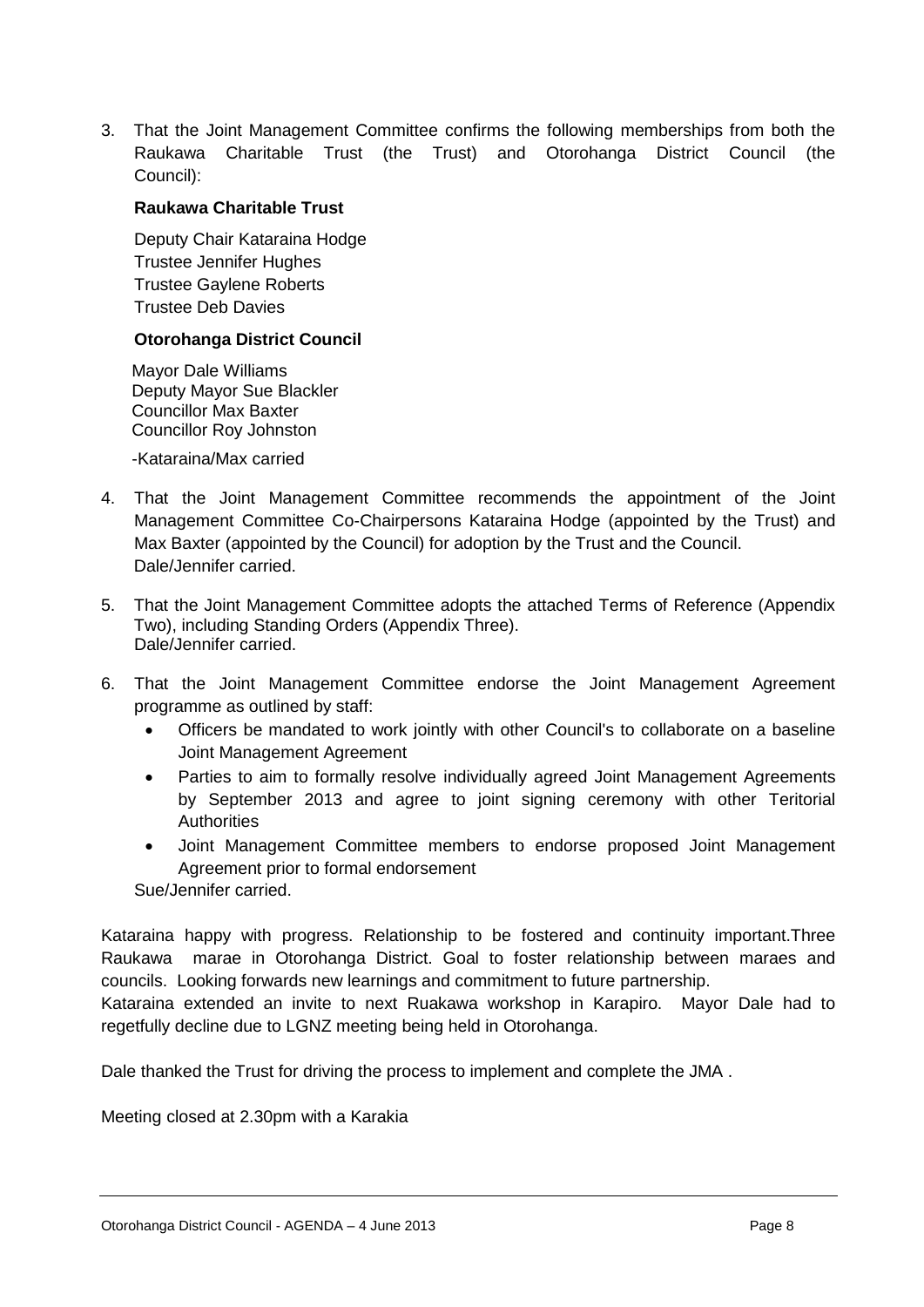| Item 356 | <b>CIVIL DEFENCE - SHARED SERVICE AGREEMENT AND LOCAL</b><br><b>CONTROLLERS APPOINTMENT</b> |
|----------|---------------------------------------------------------------------------------------------|
| To:      | His Worship the Mayor & Councillors<br><b>Otorohanga District Council</b>                   |
| From:    | <b>Environmental Services Manager</b>                                                       |
| Date:    | 4 June 2013                                                                                 |

#### **Relevant Community Outcomes**

- The Otorohanga District is a safe place to live
- Ensure services and facilities meet the needs of the Community
- Manage the natural and physical environment in a sustainable manner
- Foster an involved and engaged Community

#### **Executive Summary**

The Waikato Valley Emergency Operating Area (WVEOA) Civil Defence arrangement will cease to exist on 1 July 2013. Council has been considering a new collaborative Civil Defence Shared Service Agreement with Waipa District and Waitomo District. The purpose of this report is to finalise the Shared Service Agreement (SSA) so that it can be effective on 1 July 2013.

The estimated cost to the Otorohanga District of this new SSA will be in the order of \$40,000 which is approximately \$11,000 more than the current budget. Waipa District Council will provide the administering role for the SSA including the provision of a base office for a new Civil Defence staff position that represents all the Councils in the SSA and the associated payroll services, management and vehicle.

Confirmation of the Otorohanga District Civil Defence Local Controller Andrew Loe and the alternate Local Controllers, Wayne Allan and Johan Cullis from Waipa District and Waitomo District, is also required under the new SSA.

#### **Staff Recommendation**

It is recommended that:

- 1. The report be received
- 2. The new Civil Defence emergency management arrangement through a Shared Service Agreement (SSA) with Otorohanga District, Waitomo District and Waipa District effective 1 July 2013 be approved.
- 3. In accordance with the Civil Defence Emergency Management Act 2002 and in accordance with the Shared Service Agreement the Civil Defence Local Controller is Andrew Loe and the alternate Civil Defence Local Controllers are Wayne Allen and Johan Cullis.

#### **Report Discussion**

In 2002 Hamilton City, Waikato, Waitomo, Otorohanga and Waipa District Councils came together in a shared service arrangement (the WVEOA) for the delivery of Civil Defence Emergency Management (CDEM) across the combined area. Dedicated staff were employed to facilitate the delivery of the shared service arrangement and governance oversight was provided by a Joint Committee comprising an elected member representative from each of the partner Councils.

The WVEOA was established at a time when the Waikato CDEM Group was not as active as it is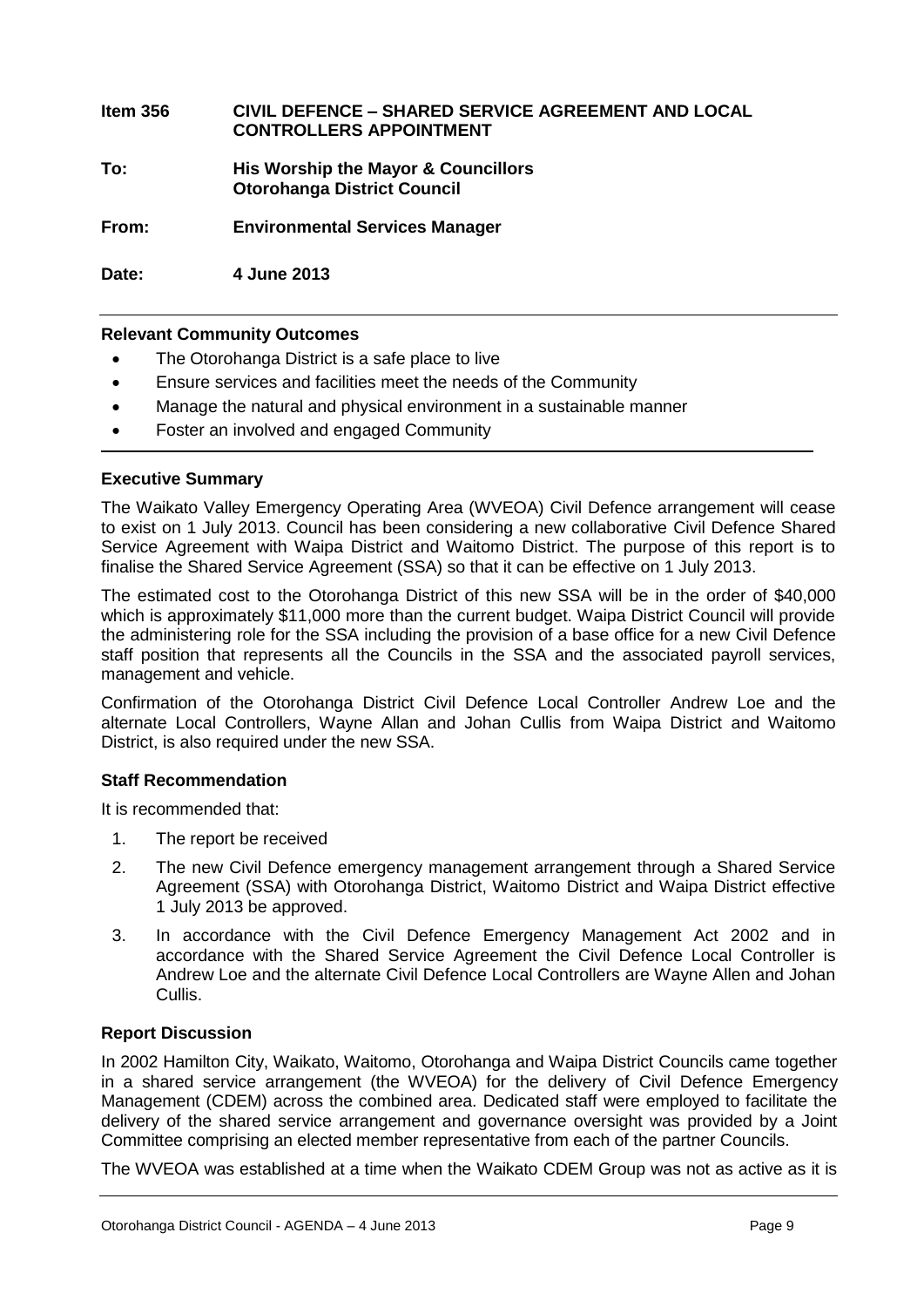today. Following the adoption of the Waikato CDEM Group Plan in late 2011 the Group Emergency Management Office (GEMO) has been fully resourced to implement the Plan. In addition the GEMO has recently moved to new premises which are located in Victoria Street Hamilton. It is anticipated that in the future, all emergency management services such as Police, Fire and Group Emergency Management for Civil Defence will be collectively located in a new building in Hamilton. Currently, the GEMO now provides regional leadership, coordination and project delivery for emergency management activities.

A review of each of the WVEOA Council's emergency management capability has highlighted considerable variability in terms of each Council's ability to respond to and recover from a Civil Defence emergency. In light of the need for some of the Council's to focus greater attention and resourcing on building individual capacity and capability, it was acknowledged that the WVEOA was no longer considered the most appropriate model for the Council's involved. It has been agreed that the WVEOA will be disestablished with effect on 30 June 2013.

Waipa, Otorohanga and Waitomo District Councils (the Councils) acknowledge that there is scope to work collaboratively in CDEM to deliver efficiencies to the Councils and the communities they serve. These Councils wish to join together to provide the delivery of specified CDEM activities and services for the benefit of their respective communities.

The provision of CDEM is a statutory requirement for local government and is consistent with the new purpose of the Local Government Act 2002. In particular, CDEM activities meets the current and future needs of communities by providing a local Civil Defence response and capability service.

The Councils have agreed that Waipa District Council is the appropriate organization to administer the delivery of CDEM activities and services on the terms and conditions set out in the SSA.

To ensure the service is cost effective a collaborative approach with Waipa District and Waitomo District is recommended. By pooling and maximising the resources of the three Councils it is anticipated that the new service will deliver the following outcomes;

- building CDEM capacity and capability within each Council;
- raising community awareness about local hazards and the need to be prepared for a Civil Defence emergency;
- working with key stakeholders and communities to build local community resilience and support business continuity planning and;
- the development and implementation of local CDEM plans within each Council.

The alternatives to this collaborative approach for a Civil Defence shared service arrangement is to either align more with the GEMO or undertake the functions and responsibilities independently of the other local territorial authorities. These alternative approaches are not recommended as there is significant synergy of issues which Otorohanga District shares with our neighbouring Councils, most notably being the close proximity of our urban centres and our location along the Waipa river catchment. There is significant potential for the sharing of resources, both in terms of staff and equipment.

The alternative option of an increased reliance on the GEMO would still require a dedicated Civil Defence staff member within each Council to undertake the necessary functions and responsibilities that a territorial authority is responsible for under the Civil Defence Emergency Management Act 2002.

#### **Budget Implications**

The current direct budget expenditure for Civil Defence is \$28,000 per annum. Payments to the WVEOA will cease on 30 June 2013. Contributions to the GEMO for Civil Defence have also ceased as it is rated separately by the Waikato Regional Council. In respect to Waipa District and Waitomo District their WVEOA contributions are \$68,000 and \$15,000 per annum.

The proposed expenditure for the implementation of the SSA for the 2013/14 year is to be allocated under a cost share arrangement as follows: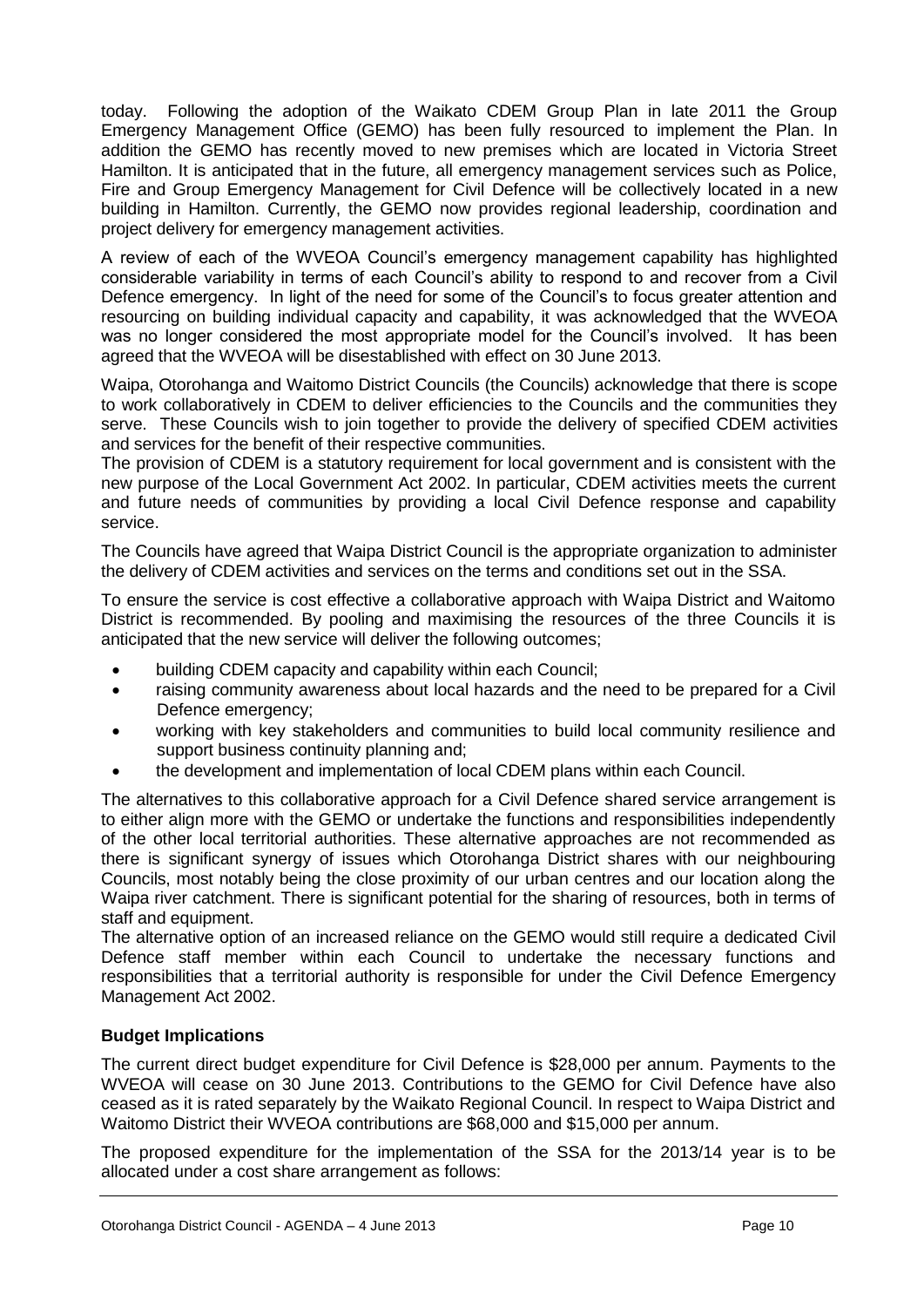- Waipa District 40%
- Otorohanga District 30%
- Waitomo District 30%

The initial budget to implement the SSA is expected to be \$150,000. The Otorohanga District contribution will be \$40,000. Waipa District will provide the administering role for the SSA and provide a base office for a new Civil Defence staff position that represents all the Councils in the SSA and the associated payroll services, management and vehicle.

The CDEM Act 2002 provides the legislative authority and defines the mandatory functions and duties imposed on local authorities in relation to Civil Defence emergency management. Council provides a budgetary allocation to implement their emergency management responsibilities under the Act through the Annual Plan process. The Civil Defence activity is funded through District wide ratepayer contributions as there is no subsidy or ability to recover costs.

#### **Local Civil Defence Controller and Alternate Controllers**

With the imminent dissolution of the WVEOA the position of Civil Defence Local Controller for Otorohanga District and alternate Local Controllers have to be reconfirmed. Currently, Otorohanga District has an appointed Local Controller and the alternate Local Controllers are drawn from the WVEOA. The new appointments need to be in place when the WVEOA ceases to exist on 30 June 2013.

Currently, the Civil Defence Local Controller for Waipa District Council is Andrew Loe Environmental Services Manager. The first annual review of Local Controllers was completed by the Group Controller, Lee Hazelwood in April 2013.

The Civil Defence Local Controllers for Waipa District and Waitomo District are Wayne Allen and Johan Cullis respectively. Both of these persons are WVEOA Local Controllers and should be reappointed as alternate Local Controllers for Otorohanga District under the new SSA arrangement.

#### **AR Loe ENVIRONMENTAL SERVICES MANAGER**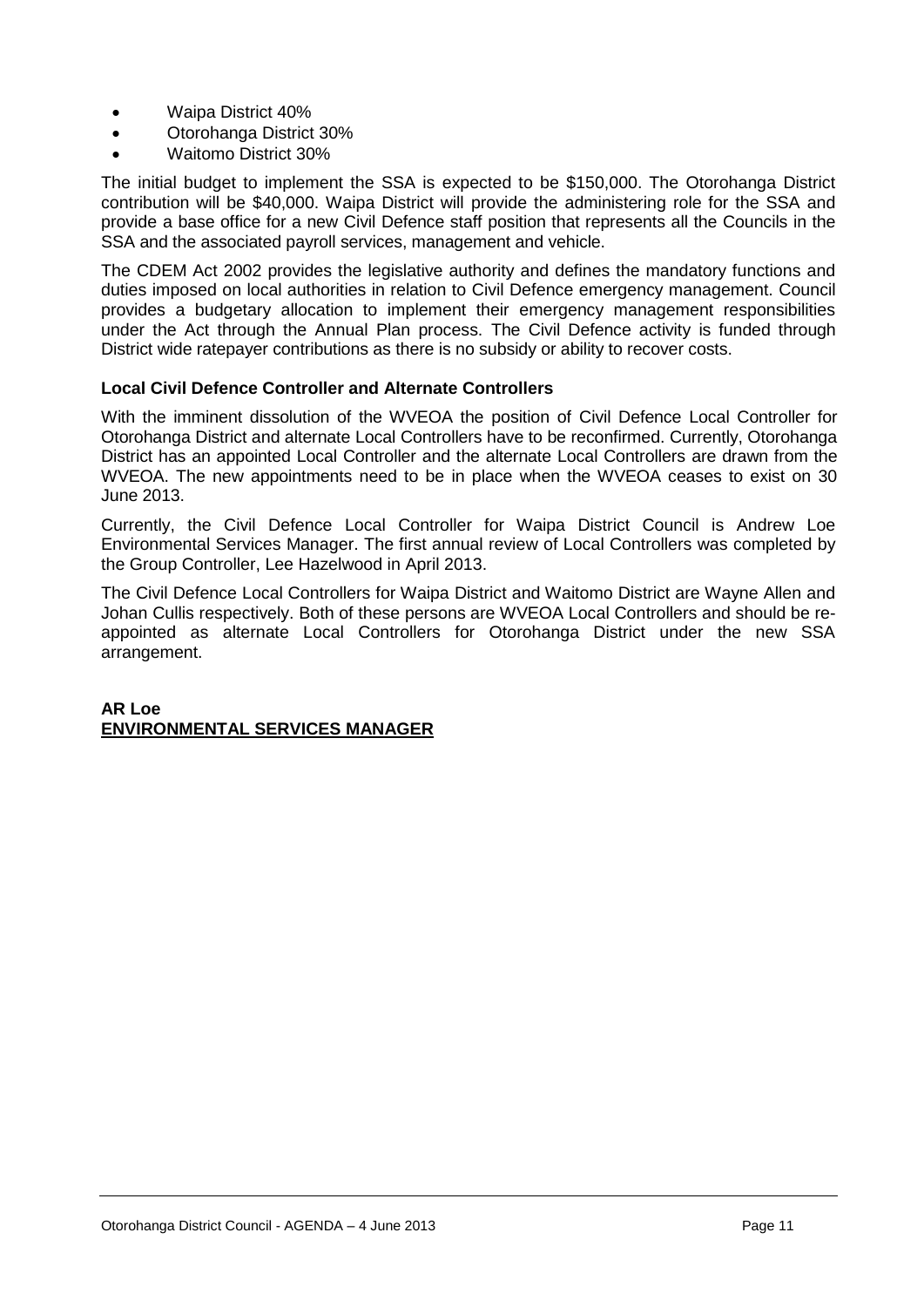**Item 357 SPORT NZ ASSESSMENT COMMITTEE MINUTES 14 MAY 2013 To: His Worship the Mayor & Councillors Otorohanga District Council From: Governance Supervisor**

**Date: 4 June 2013**

#### **Relevant Community Outcomes**

- The Otorohanga District is a safe place to live
- Ensure services and facilities meet the needs of the Community
- Foster an involved and engaged Community
- Recognise the importance of the Districts rural character

#### **Executive Summary**

Minutes of the meeting of the Sport NZ Assessment Committee meeting held on 14 May 2013.

#### **Staff Recommendation**

It is recommended that:

Minutes of the meeting of the Sport NZ Assessment Committee meeting held on 14 May 2013 be received.

#### **CA Tutty GOVERNANCE SUPERVISOR**

#### **Attachments**

a. Sport NZ Assessment Committee Minutes 14 May 2013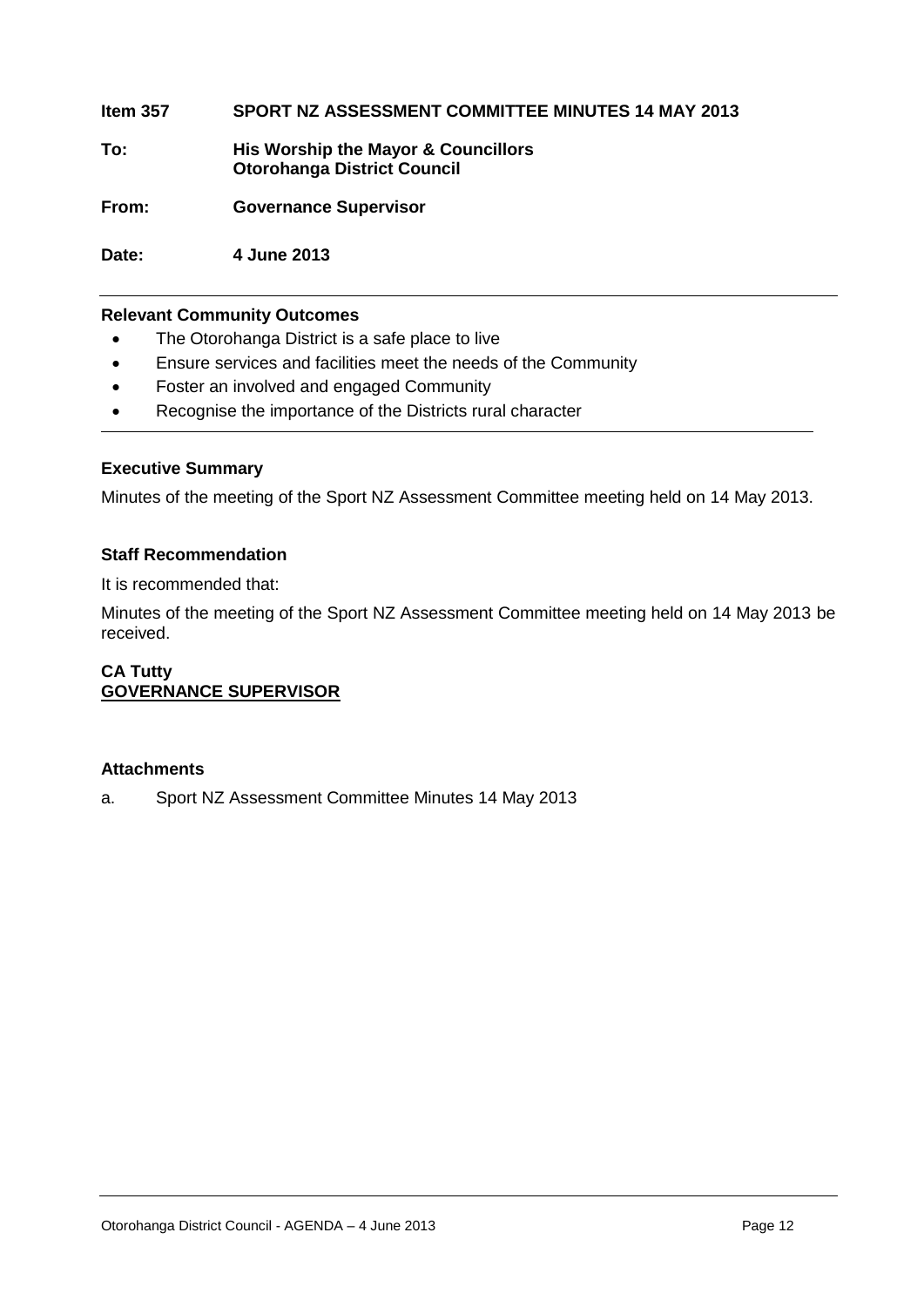## **SPORT NZ ASSESSMENT COMMITTEE**

#### **14 May 2013**

Minutes of a meeting of the Sport NZ Assessment Committee held at the Otorohanga District Council office, Governance Supervisor's office, Maniapoto St, Otorohanga on Tuesday 14 May 2013 commencing at 2.30pm.

**PRESENT:** His Worship the Mayor Mr Dale Williams and Cr D Pilkington.

#### **IN ATTENDANCE:** Mr C Tutty (Governance Supervisor)

**APOLOGIES:** Apologies were received from Ms R Matthews and Kawhia Community Board Member Mr L Sherman.

The Governance Supervisor presented a summary of the five applications received seeking a total \$4022. He informed Members that Council has a balance of \$5175 to allocate for the remainder of the 2012/13 year. An amount of \$475 being 5 percent of the total allocation has been deducted to go towards the cost of advertising.

Following discussion on the individual applications received, it was agreed that the recommendations as detailed below be adopted -

| 1. | Otorohanga Football Club          |       | \$500  |
|----|-----------------------------------|-------|--------|
| 2. | Kio Kio School (Junior football)  |       | \$1000 |
| 3. | Otorohanga College (Girls Hockey) |       | \$1000 |
| 4. | Otorohanga College (Boys Hockey)  |       | \$1000 |
| 5. | Otorohanga College Girls Touch    |       | \$250  |
|    |                                   | TOTAL | \$3750 |

#### Cr Pilkington / His Worship the Mayor

Following deduction of this allocation there remains a balance of \$1425 for further allocation.

Discussion was held on ways to encourage more applications and it was agreed that when applications are called for again, an application form be emailed to Cr Pilkington and Ms Matthews to enable them to forward a copy of the application form on to Clubs that usually apply for assistance or to those that Members are aware should apply.

The meeting closed at 2.45pm.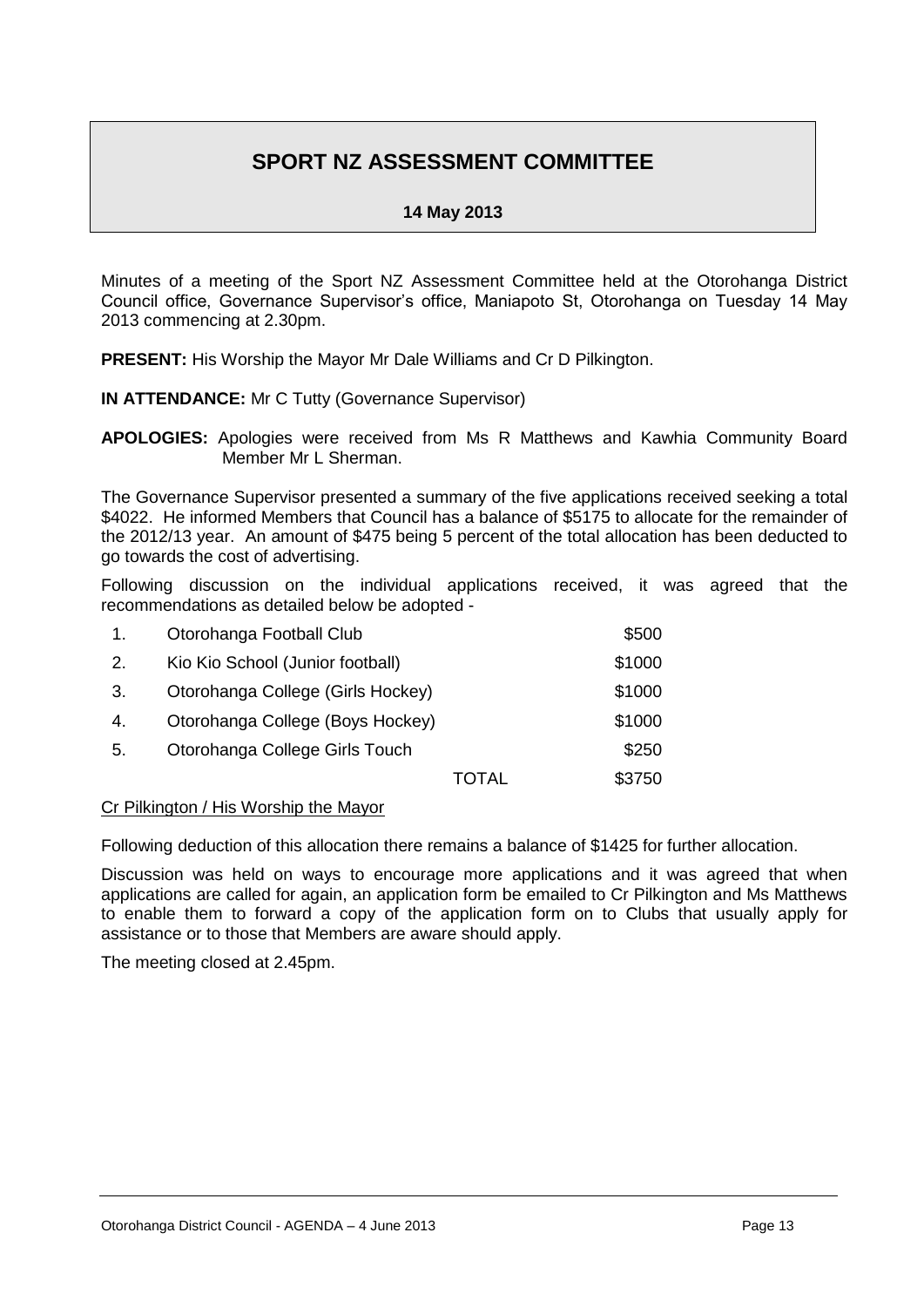**Item 358 ROAD LEGALISATION PART TE TAHI ROAD SO 458562 To: His Worship the Mayor and Councillors Otorohanga District Council From: Engineering Manager**

**Date: 4 June 2013**

#### **Relevant Community Outcomes**

Manage the natural and physical environment in a sustainable manner

#### **Executive Summary**

Council has documents requiring consent to legalising part of Te Tahi Road, being a length of 600m from RP1900. This being part of the recent improvements to Te Tahi Road.

Property owners involved are:

BD & PM Wise GP & ER Brierly JED Ltd (MJ Dickson) LC & AC Verstappen

The consent relates to land to be acquired for road and road to be stopped and vested in adjoining properties.

#### **Staff Recommendation**

It is recommended that:

1. The Otorohanga District Council hereby consents to the Minister of Land Information declaring:

> a. Pursuant to Sec 114 of the Public Works Act 1981 the land described in the **First Schedule** below being declared road and vested in the Otorohanga District Council.

b. Pursuant to Sec 116 and 117 of the Public Works Act 1981 the land described in the **Second Schedule** below being stopped and vested in the adjoining properties by way of amalgamation with the titles listed and being subject to existing mortgages recorded on the titles.

| <b>First Schedule - Land to be Declared Road</b>                                    |                      |                      |                         |
|-------------------------------------------------------------------------------------|----------------------|----------------------|-------------------------|
| Area                                                                                | Description          | Title                | Owners                  |
| $211m^2$                                                                            | Section 2 SO 458562  | CFR 242380           | GP & ER Brierly         |
| 149m <sup>2</sup>                                                                   | Section 5 SO 458562  | CFR 511575           | <b>BD &amp; PM Wise</b> |
| 329m <sup>2</sup>                                                                   | Section 7 SO 458562  | CFR 511575           | <b>BD &amp; PM Wise</b> |
| 198m <sup>2</sup>                                                                   | Section 9 SO 458562  | CFR 73594            | <b>JED Limited</b>      |
| 29 <sup>m²</sup>                                                                    | Section 14 SO 458562 | CFR 73594            | <b>JED Limited</b>      |
| 370 <sup>m²</sup>                                                                   | Section 12 SO 458562 | <b>CFR SA28A/880</b> | LC & AC Verstappen      |
| <b>Second Schedule</b> – Road to be Stopped and Vested by Amalgamation in Adjoining |                      |                      |                         |

#### *South Auckland Land District – Otorohanga District*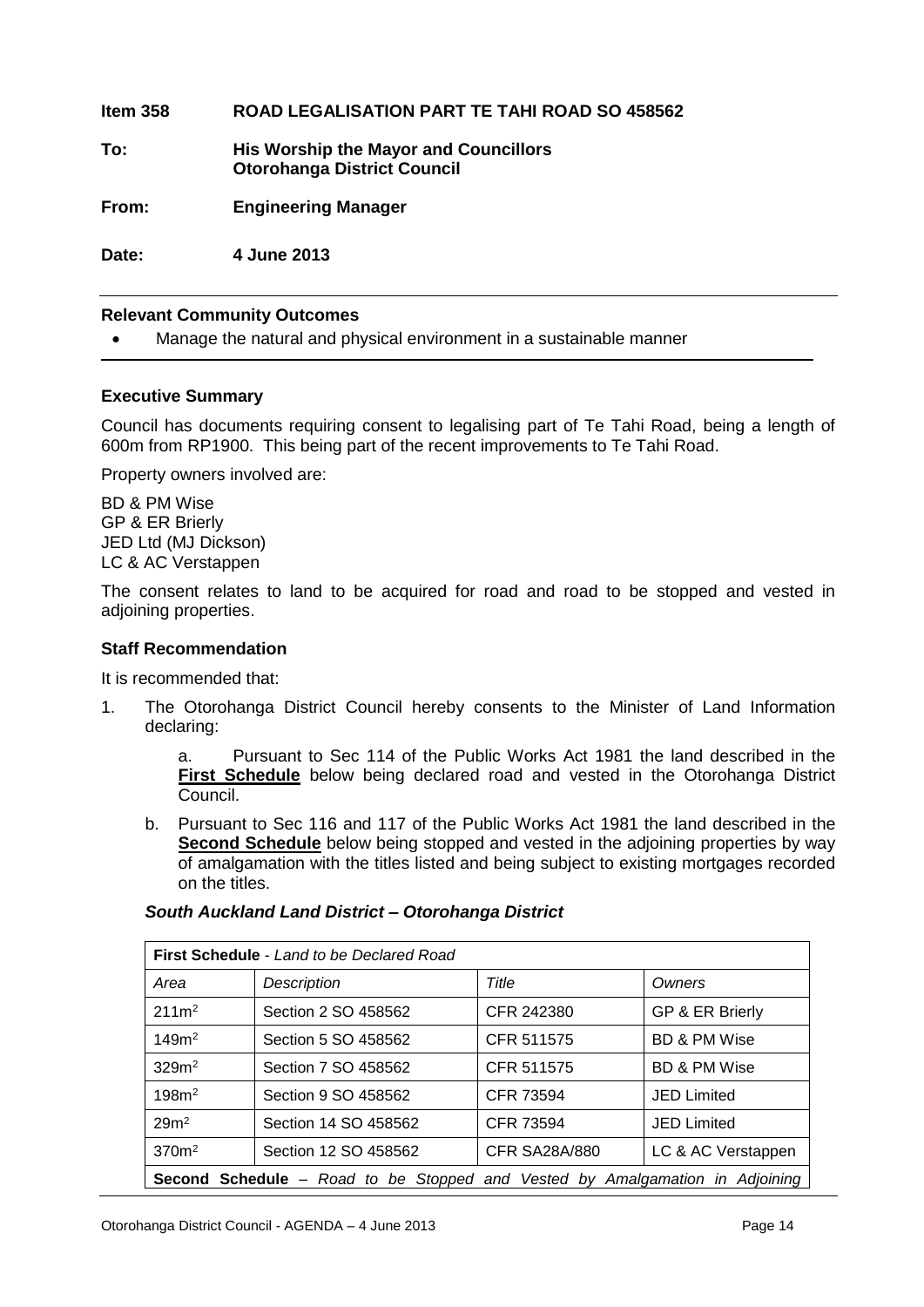| Properties        |                      |                      |                            |
|-------------------|----------------------|----------------------|----------------------------|
| 143m <sup>2</sup> | Section 1 SO 458562  | CFR 511573           | <b>BD &amp; PM Wise</b>    |
| 172m <sup>2</sup> | Section 3 SO 458562  | CFR 511574           | <b>BD &amp; PM Wise</b>    |
| 134m <sup>2</sup> | Section 8 SO 458562  | CFR 511575           | <b>BD &amp; PM Wise</b>    |
| $120m^2$          | Section 4 SO 458562  | CFR 242380           | GP & ER Brierly            |
| 481 <sup>m²</sup> | Section 6 SO 458562  | CFR 242380           | <b>GP &amp; ER Brierly</b> |
| 335m <sup>2</sup> | Section 11 SO 458562 | CFR 73594            | <b>JED Limited</b>         |
| 292m <sup>2</sup> | Section 13 SO 458562 | CFR 73594            | <b>JED Limited</b>         |
| 185m <sup>2</sup> | Section 10 SO 458562 | <b>CFR SA28A/880</b> | LC & AC Verstappen         |

2. The Mayor and Chief Executive of Otorohanga District Council be authorised to sign and seal any documentation necessary to legalise plan SO 451501.

#### **Report Discussion**

These legal actions are to put in place adjustments made to Te Tahi Road as a result of the recent upgrade and realignment of part of Te Tahi Road.

Consultation was undertaken with the current owners before the physical works commenced and recent agreements in principle have been obtained from all of the owners confirming that Council has undertaken all the required and agreed actions to their satisfaction.

The details are as follows:

#### BD & PM Wise

Considerable consultation and correspondence was involved in this agreement as the Wise property was in the process of a major subdivision of the property producing eight (8) new small rural residential allotments along Te Tahi Road. Agreement was reached regards how the Council works impacted on the subdivision with land to be taken for road and road to be stopped and amalgamated with the new subdivision lots created. Physical works were undertaken but there is no money to be paid to Wises.

#### GP & ER Brierly

This property only had minor impact with one area to be acquired and two areas of road to be stopped and transferred to the Brierlys. The agreement is for a land exchange with no monies payable.

#### JED Limited (MJ Dickson)

This agreement was and is a complicated issue with the JED Ltd property being impacted by the work on Te Tahi Road and Mangati Road plus also an approved consent to subdivide a "rural residential" allotment off the land on part of the Te Tahi Road frontage.

A detailed Compensation Agreement was negotiated and signed on 1 January 2012 before the Te Tahi and Mangati road works were started. Recent consultation related to how the above agreement would be partially actioned for the parts that relate to Te Tahi Road have been undertaken and agreement has been reached. Council has completed all the conditions of the agreement related to Te Tahi Road and no monies are payable related to the land exchanges on Te Tahi Road. When the Mangati Road legalisation is surveyed and actioned there will be some monies payable to JED Limited for the major land loss that has impacted the property on Mangati Road.

#### LC & AC Verstappen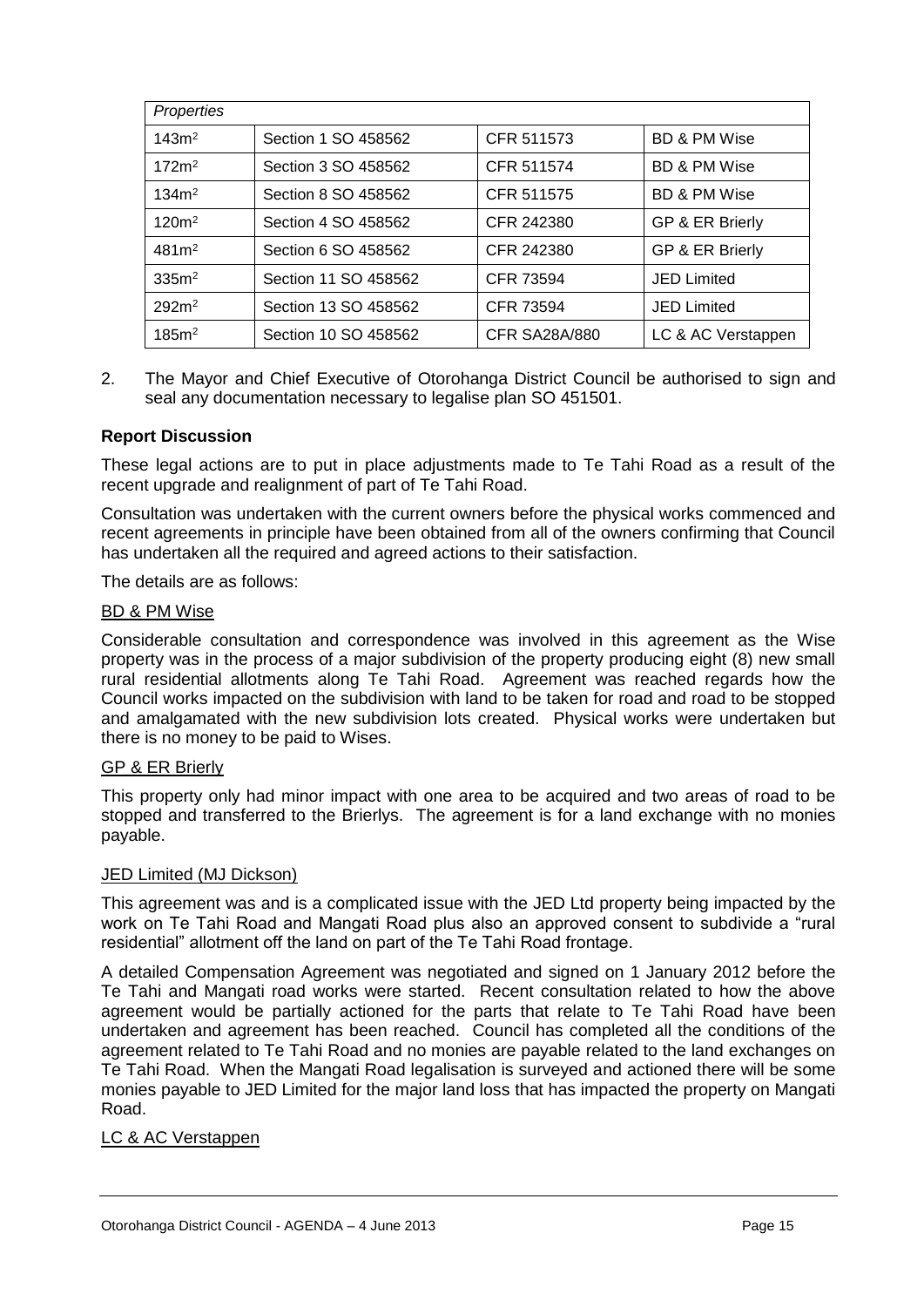Consultation with the owners was undertaken prior to road works beginning. The consultations related to the original proposed road works which were to impact along the full length of the property. No Compensation Agreement was signed as it was decided to reduce the length of the road works and only a smaller portion of the property was affected by the recent upgrade.

Recent consultations have been held with the owners and an Agreement in Principle has been reached with the Council paying the owners \$400.00 (plus GST if any) for their land loss plus the supply of six (6) ornamental trees to replace trees that were removed as a result of the road works.

As is standard practice, Council is meeting all survey and legal costs associated with the road legalisation along this section of Te Tahi Road.

#### **Dave Clibbery ENGINEERING MANAGER**

#### **Attachments**

a. SO 458562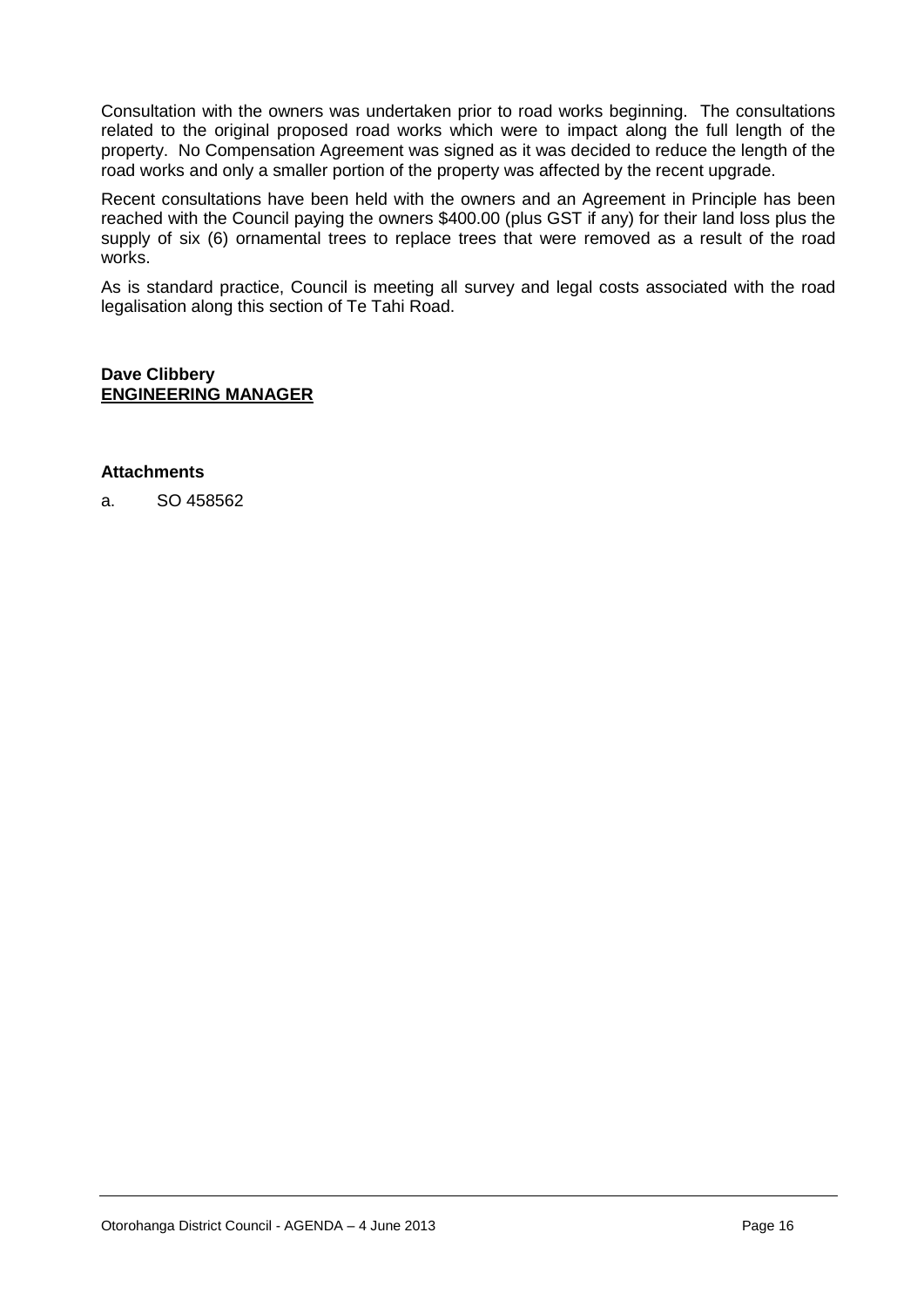

 $\ddot{ }$ 经总额  $\ddot{\phantom{0}}$  $\frac{1}{\sqrt{2}}$  $\frac{1}{2}$  $\frac{1}{2}$ ķ,  $\begin{array}{c}\n1 \\
2 \\
3 \\
4\n\end{array}$  $\frac{1}{2}$  $\hat{\mathcal{N}}$  $\frac{1}{n}$ ŀ,  $\begin{bmatrix} 1 \\ 2 \\ 3 \\ 4 \\ 5 \end{bmatrix}$ l,  $\frac{1}{\sqrt{2}}$ ŀ, تا<br>دە Ą,  $\mathbb{C}$  $\ddot{\phantom{0}}$  $\mathbf{r}$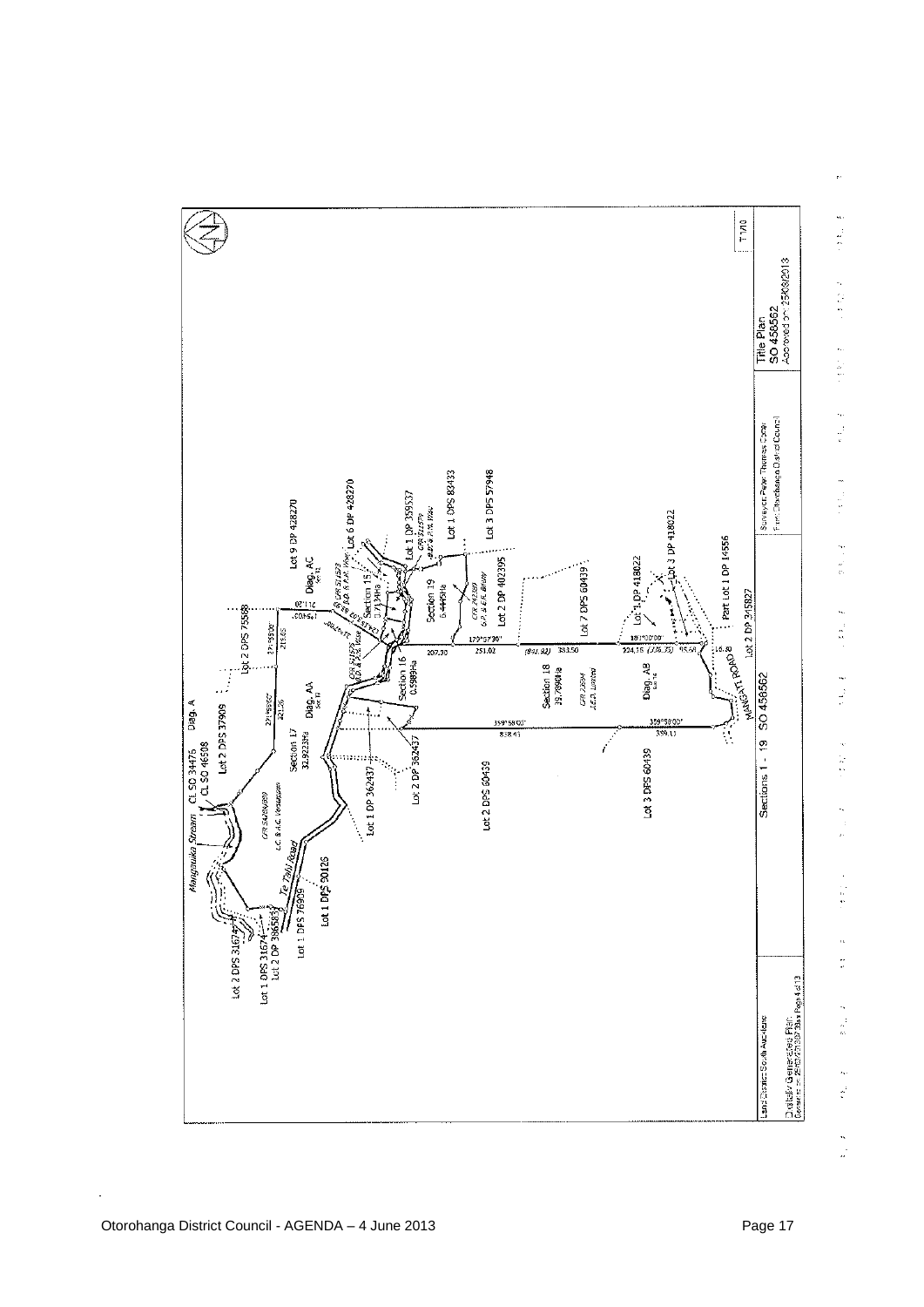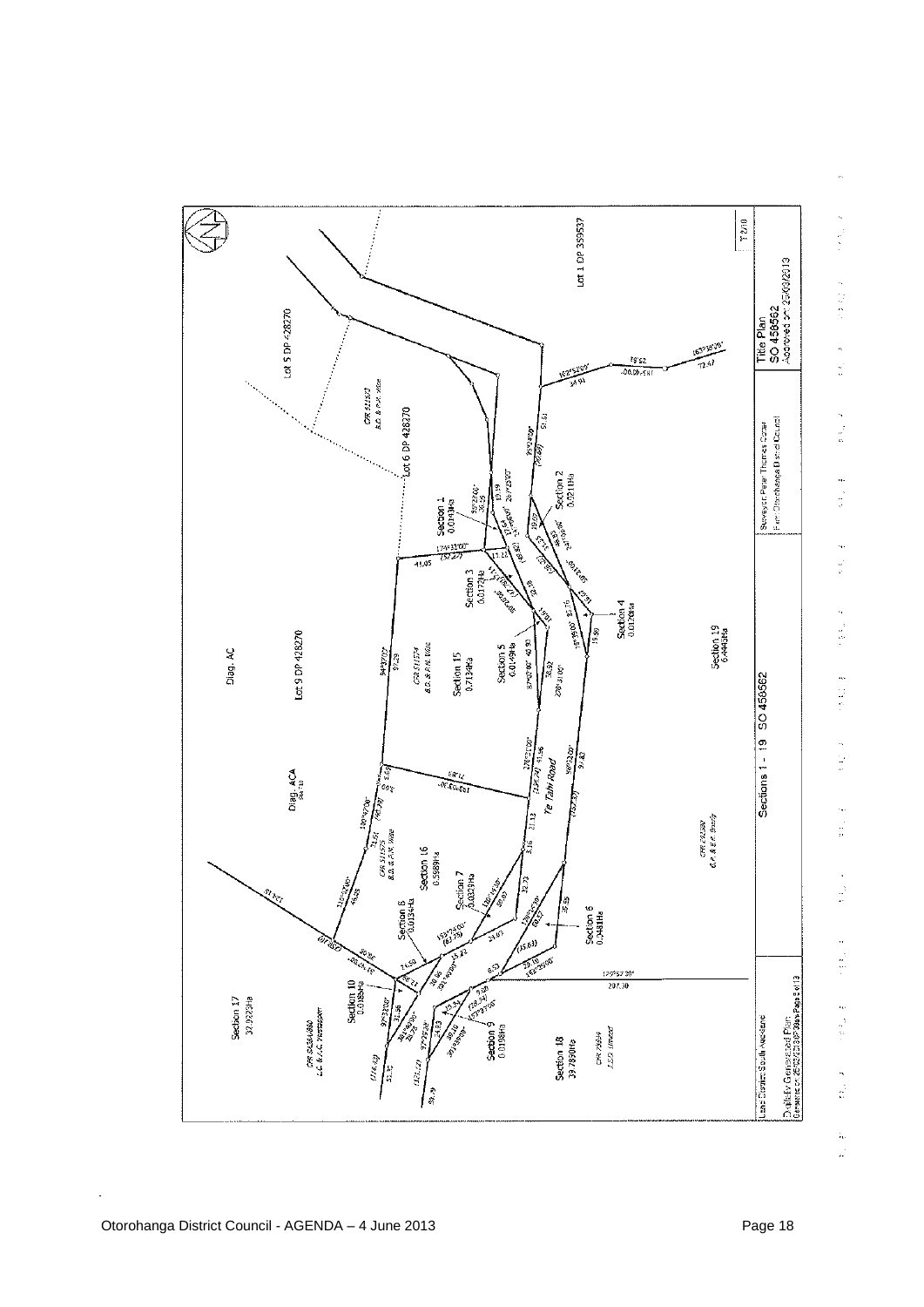

 $\frac{1}{2}$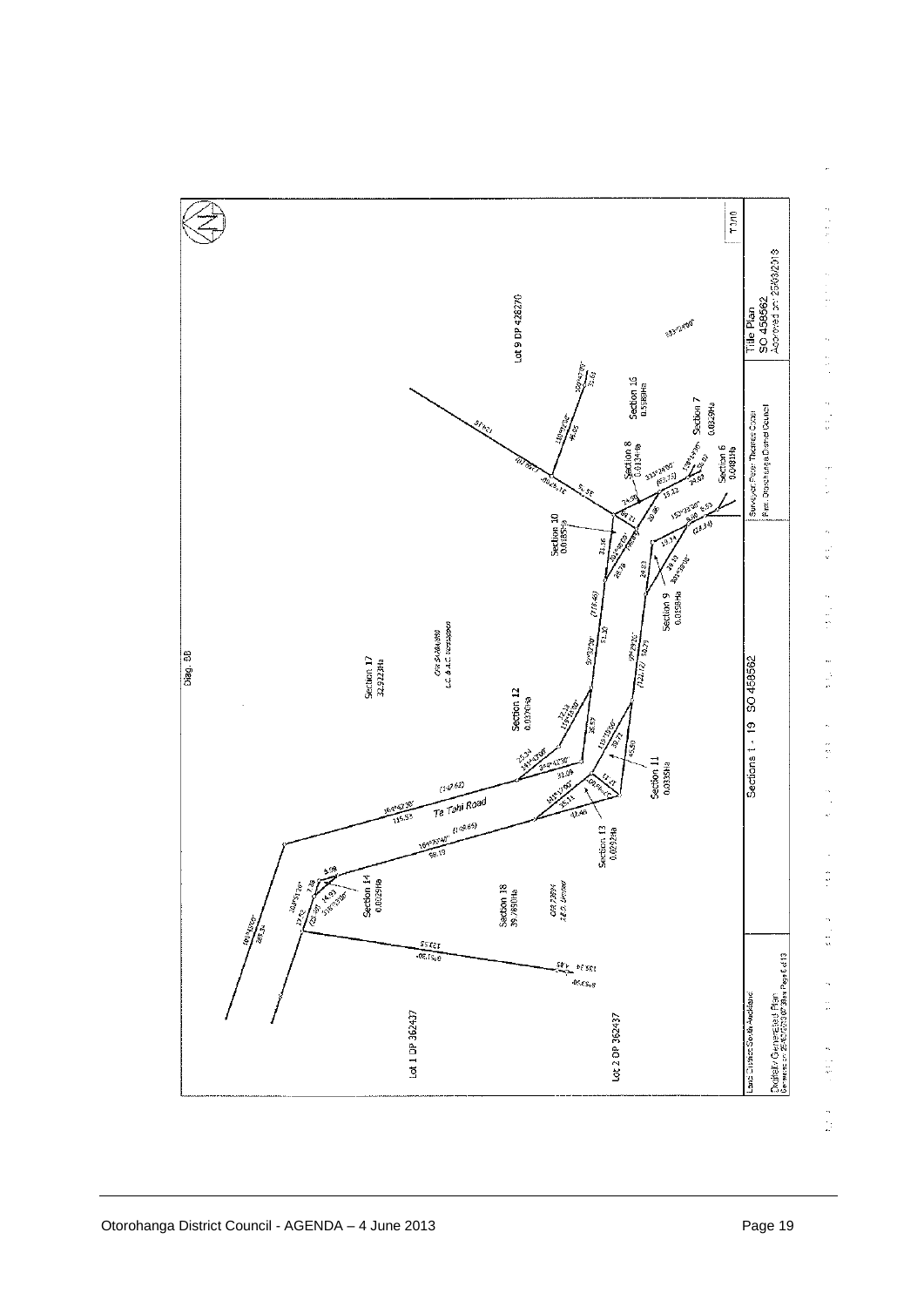**Item 359 ROAD LEGALISATION PART MANGATI ROAD SO 456592 To: His Worship the Mayor and Councillors Otorohanga District Council From: Engineering Manager Date: 4 June 2013**

#### **Relevant Community Outcomes**

Manage the natural and physical environment in a sustainable manner

#### **Executive Summary**

Council has documents requiring consent to legalising of part of Mangati Road for the first 600 metres from SH39.

Property owners involved are RC & IM Ormsby, ET & KE Vallender and RW & DB Sisley.

The consent relates to land to be acquired for road and road to be stopped.

#### **Staff Recommendation**

It is recommended that:

- 1. The Otorohanga District Council hereby consents to the Minister of Land Information declaring:
	- a. Pursuant to Sec 114 of the Public Works Act 1981 the land described in the **First Schedule** below being declared road and vested in the Otorohanga District Council.
	- b. Pursuant to Sec 116 & 117 of the Public Works Act 1981 the road described in the **Second Schedule** below being stopped and vested in the adjoining properties by way of amalgamation with the titles listed and being subject to existing mortgages recorded on the titles.

#### *South Auckland Land District – Otorohanga District*

| First Schedule - Land to be Declared Road                                               |                     |            |                   |
|-----------------------------------------------------------------------------------------|---------------------|------------|-------------------|
| Area                                                                                    | <b>Description</b>  | Title      | Owners            |
| 414m <sup>2</sup>                                                                       | Section 1 SO 456592 | SA25B/1195 | RC & KM Ormsby    |
| 1108m <sup>2</sup>                                                                      | Section 4 SO 456592 | SA69A/90   | ET & KE Vallender |
| 192m <sup>2</sup>                                                                       | Section 7 SO 456592 | CFR 407868 | RW & DB Sisley    |
| Second Schedule – Road to be Stopped and Vested by Amalgamation in Adjoining Properties |                     |            |                   |
| 551m <sup>2</sup>                                                                       | Section 3 SO 456592 | SA25B/1195 | RC & KM Ormsby    |
| 281 <sup>m²</sup>                                                                       | Section 2 SO 456592 | SA69A/90   | ET & KE Vallender |
| 954m <sup>2</sup>                                                                       | Section 5 SO 456592 | SA47C/284  | ET & KE Vallender |
| 333m <sup>2</sup>                                                                       | Section 6 SO 456592 | CFR 407869 | RW & DB Sisley    |

2. The Mayor and Chief Executive of Otorohanga District Council be authorised to sign and seal any documentation necessary to legalise plan SO 456592.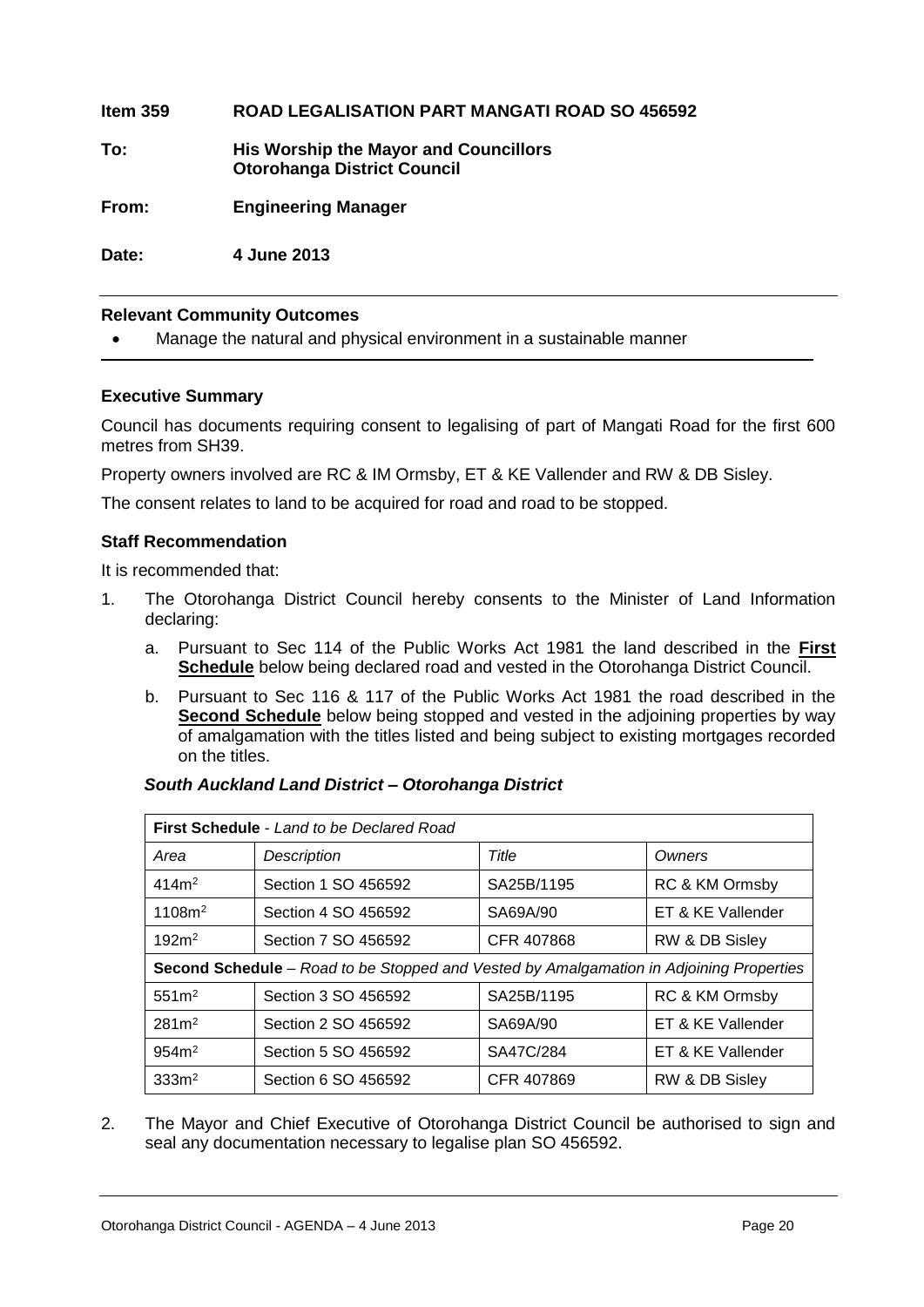#### **Report Discussion**

These legal actions are to put in place adjustments made to Mangati Road as a result of the recent realignment and upgrading of Mangati Road. This section is for the first 600 metres, and another survey and legal actions are required for the next 700 metres, which were part of the recent roading improvements. Consultation has been undertaken with the three property owners involved and agreements have been reached with each as follows.

#### RC & KM Ormsby

The agreement relates only to the small area of land bounded by SH39, Mangati Road and the Ngakoaohia Stream. The property was impacted from the corner with SH39 and an area of 414m<sup>2</sup> was required for roading improvements. The road fence needed relocation and this was undertaken as part of the physical works. An area of  $551m<sup>2</sup>$  of old legal road was available to be stopped and transferred to the owners. The agreement reached does not involve any payment of monies for the land required for road or the old road to transfer to the owners.

#### ET & KE Vallender

These are new people to the area having recently purchased from Mr AR (Tony) McKinnon.

Prior to works commencing consultation was undertaken with the then owner Mr McKinnon. Consultation has now been had with the new owners, Mr & Mrs Vallender. Agreement has been reached for a land exchange and no payment of monies is involved. An area of 1108 $m<sup>2</sup>$  is to be acquired from the Vallenders for road and two areas of road no longer required are to be stopped and transferred to them. The area to be transferred is  $1235m^2$ . The Council undertook the erection of the new fence along the road frontage where the earthworks required the fence to be moved.

#### RW & DB Sisley

The Sisleys own two properties, one of which will loose 192 $m<sup>2</sup>$  for road and the other which will gain 333m<sup>2</sup> of old legal road to be stopped.

A compensation agreement was negotiated with the Sisleys prior to works commencing.

The Council has constructed a new roadside fence where the works required the fence to be moved. A sight bench for safe exit from their property was constructed and some large pine trees were felled and stake for burning.

All works were undertaken as required and no monies are required to be paid for the land to be acquired for road or the stopped road to vest in the owners.

As is standard practice, Council is meeting all survey and legal costs associated with the road legalisation at this location.

#### **Dave Clibbery ENGINEERING MANAGER**

#### **Attachments**

b. SO 456592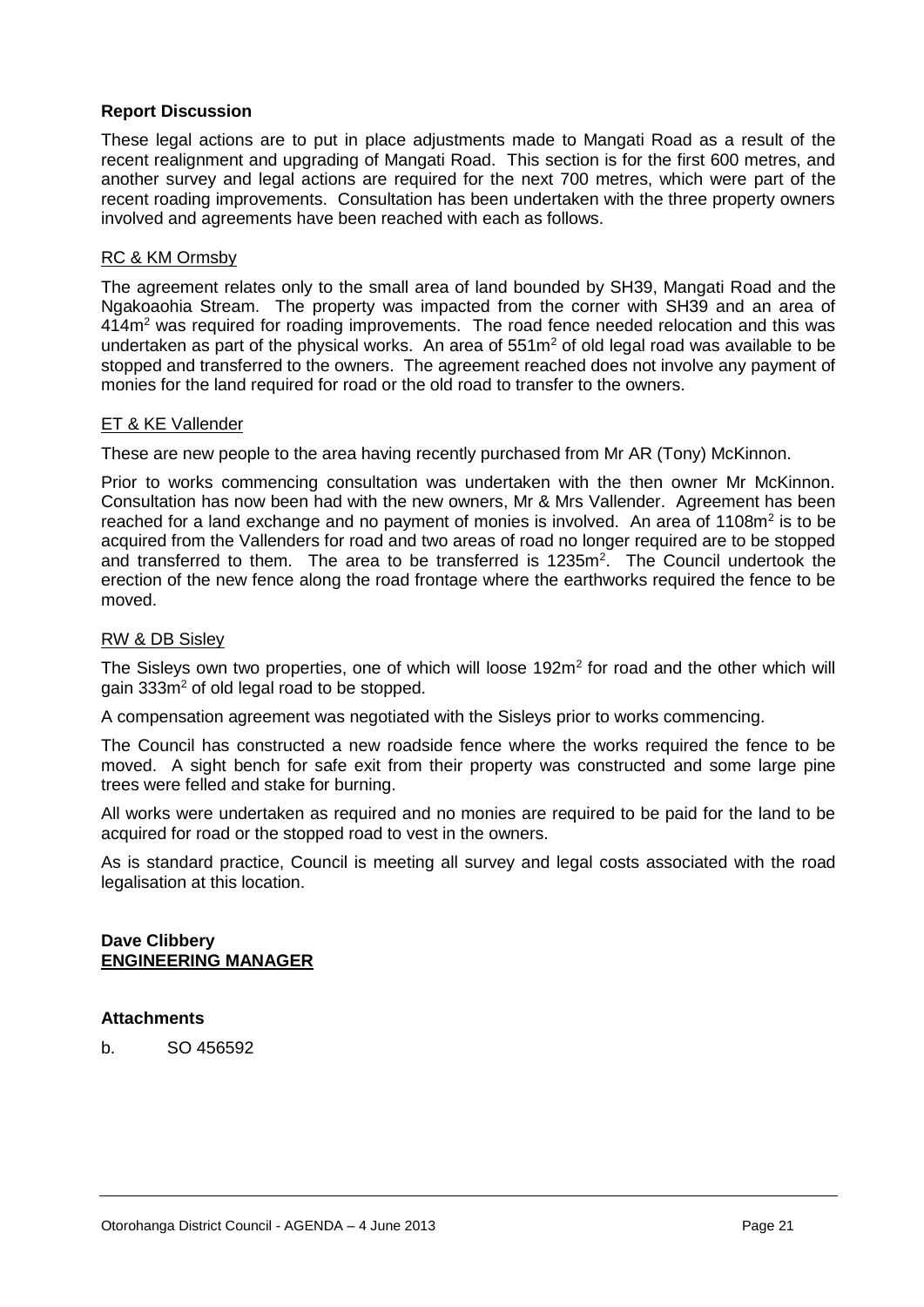

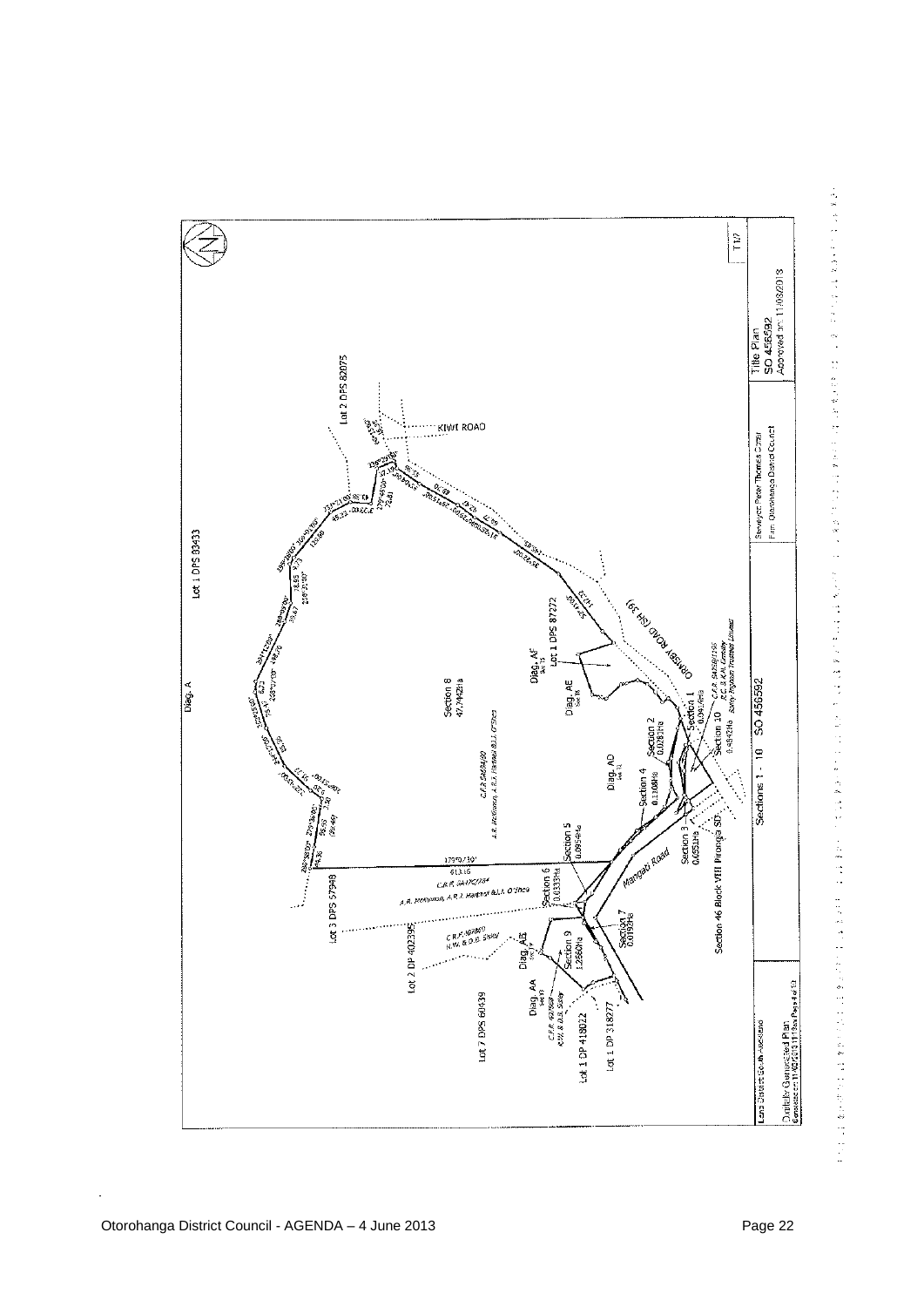

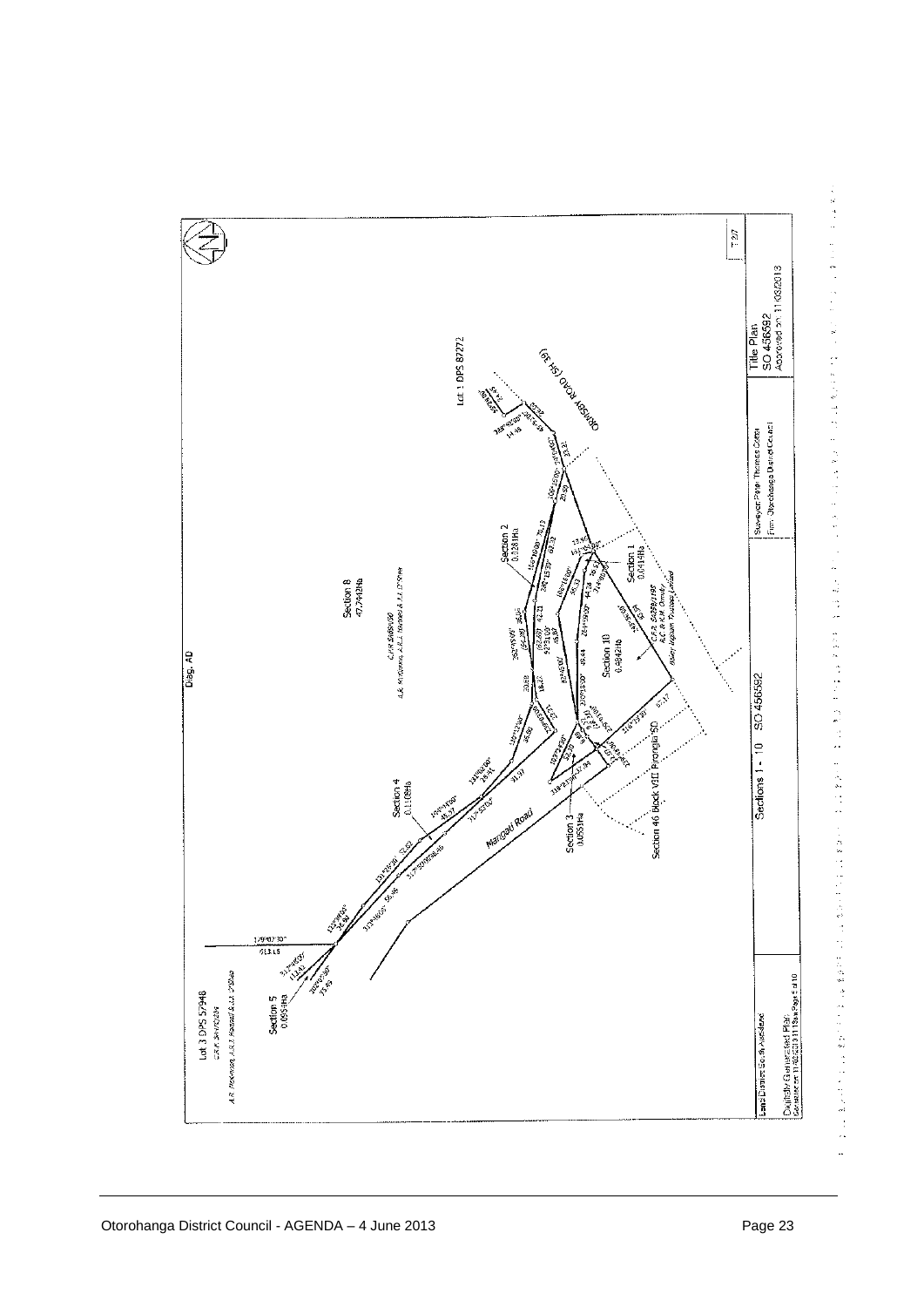

医双核菌素 化自动反射 医自动性脑炎 计自动控制 医白细胞 医白细胞 化二硫化物 医神经性 医心包 医心包 化二硫化物 医二硫酸 医二硫酸 医二硫酸盐 医阿拉伯氏征 医心包的 医阿拉伯氏征 医心包 医三角状腺炎 医心包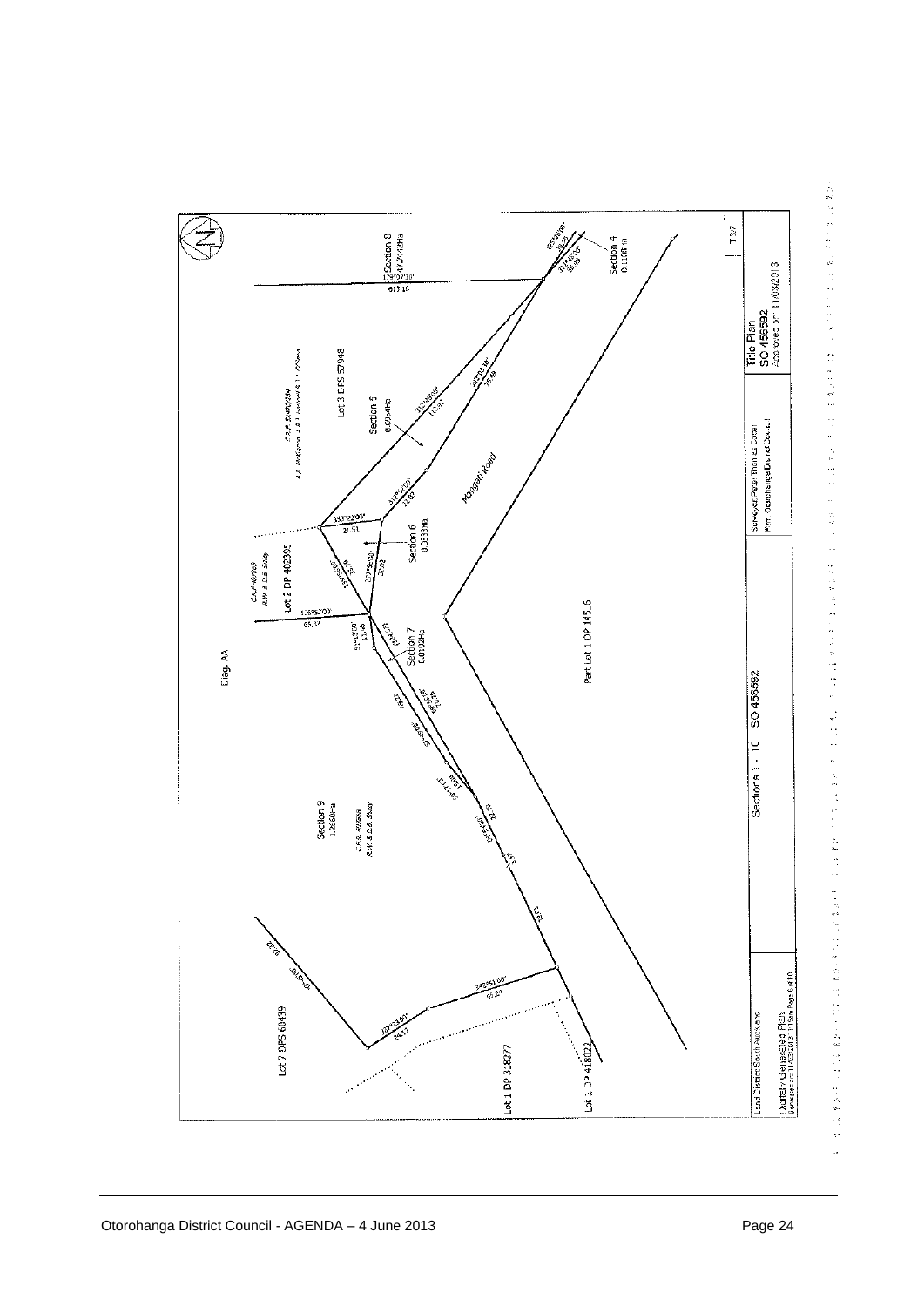| Item 360 | <b>ANNUAL PLAN SUBMISSIONS 2013</b>                                                |
|----------|------------------------------------------------------------------------------------|
| To:      | <b>His Worship the Mayor and Councillors</b><br><b>Otorohanga District Council</b> |
| From:    | <b>Finance &amp; Administration Manager</b>                                        |

**Relevant Community Outcomes**

**Date: 4 June 2013** 

- Ensure services and facilities meet the needs of the Community
- Manage the natural and physical environment in a sustainable manner
- Foster an involved and engaged Community
- Protect the special character of our harbours and their catchments

#### **Executive Summary**

Council is to consider submissions to the ODC Annual Plan. The list of submitters follows -

#### **SUBMITTERS TO BE HEARD:**

| <b>Time</b>                            | Organisation                                      | <b>Presenter</b>              |  |
|----------------------------------------|---------------------------------------------------|-------------------------------|--|
| 11.15am                                | Ms HM Smith                                       |                               |  |
| 11.30am                                | <b>Federated Farmers</b>                          | Gary Voogt / Hilary Walker    |  |
| 11.45am                                | <b>ODC Staff Submission</b>                       | <b>Graham Bunn</b>            |  |
| 12.15pm                                | Sport Waikato                                     | Matthew Cooper & Mike McGuire |  |
| <b>SUBMISSIONS NOT BEING HEARD:</b>    |                                                   |                               |  |
| <b>Waikato Regional Council</b>        |                                                   |                               |  |
|                                        | Physicians & Scientists for Global Responsibility |                               |  |
| C & D Gilbert                          |                                                   |                               |  |
| <b>Enviroschools Foundation</b>        |                                                   |                               |  |
| <b>Population Health</b>               |                                                   |                               |  |
| Local Authority Shared Services (LASS) |                                                   |                               |  |
| Tihiroa Rural Water Supply Committee   |                                                   |                               |  |
| <b>Staff Recommendation</b>            |                                                   |                               |  |
| It is recommended that:                |                                                   |                               |  |
| 1.<br>The submissions be received, and |                                                   |                               |  |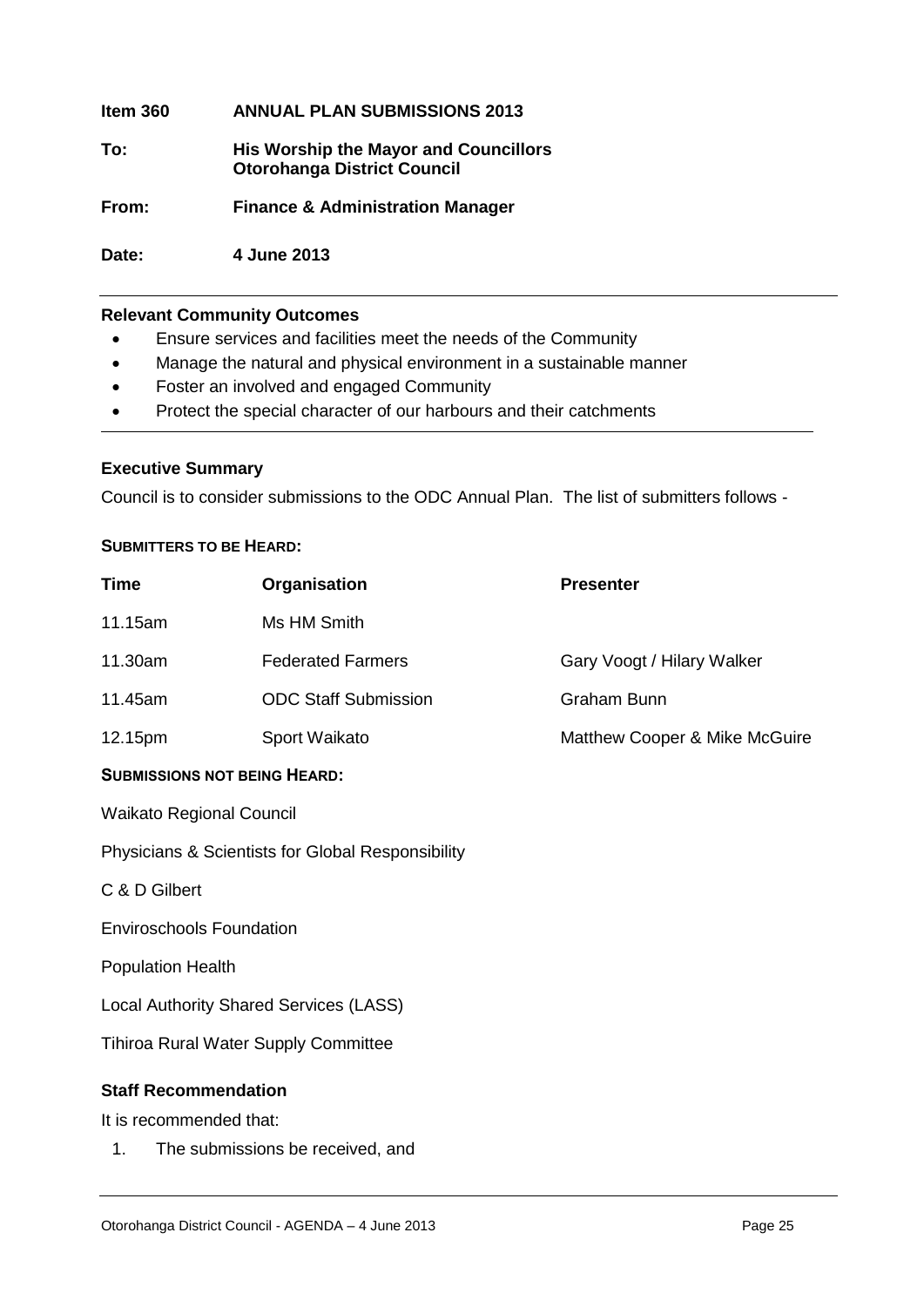2. Subject to amendments resulting from the submissions, Council adopt the final Annual Plan.

#### **Report Discussion**

The Draft Annual Plan was approved by Council at their meeting held 2 April 2013.

The Draft Annual Plan has been subject to the Special Consultative process and made available to all ratepayers.

Staff views on the matters raised in the submissions will be advised as the matters are considered by Council.

Submissions close at 12 noon on Monday 27 May 2013. Members are asked to bring their copies of the Draft Annual Plan to the meeting.

#### **GD Bunn FINANCE AND ADMINISTRATION MANAGER**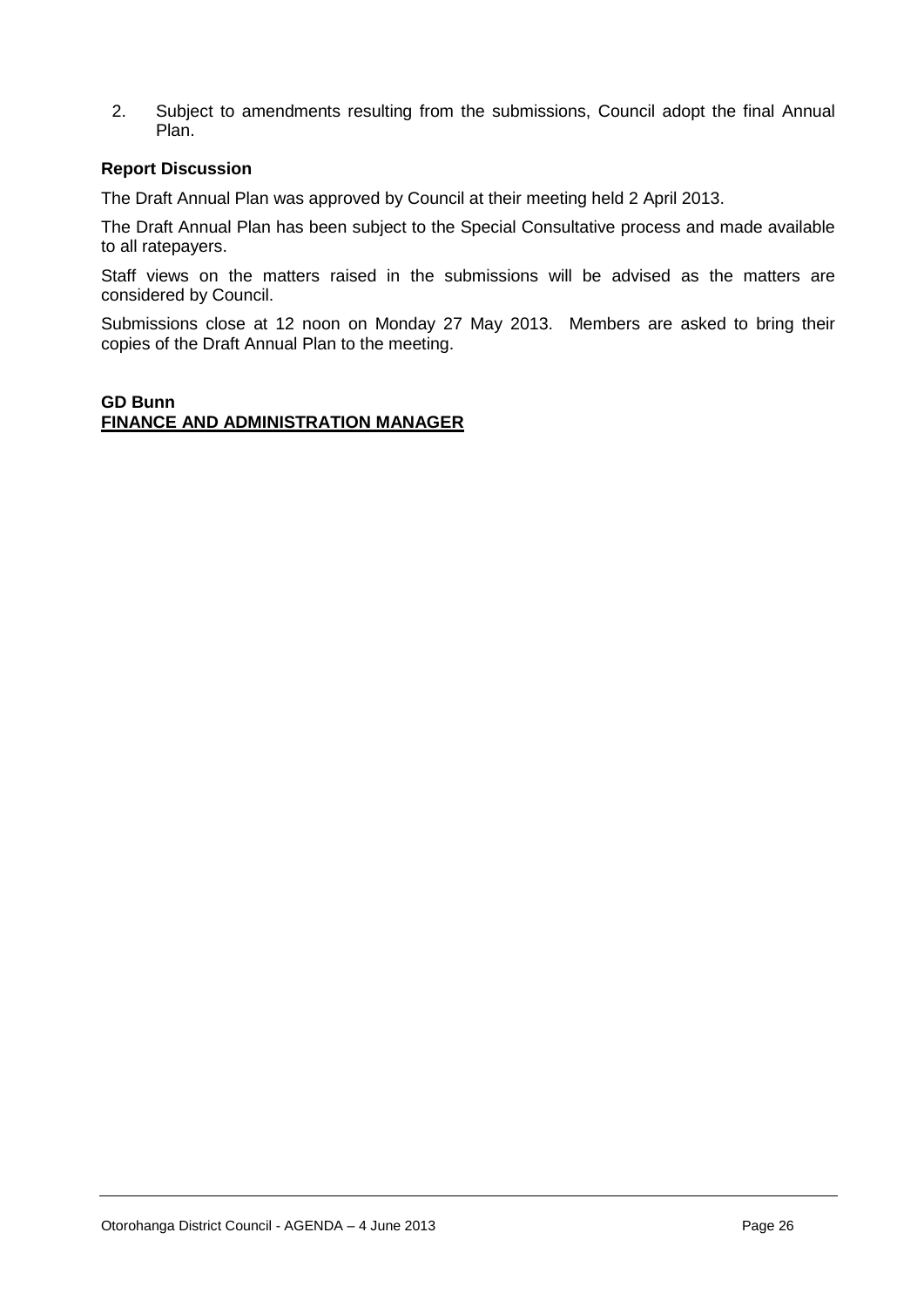#### **Item 361 ODC MATTERS REFERRED FROM 14 MAY 2013**

- **To: His Worship the Mayor & Councillors Otorohanga District Council**
- **From: Governance Supervisor**

**Date: 14 May 2013**

#### **Executive Summary**

#### **1. CR PILKINGTON**

#### 14 May 2013

i. To ascertain whether Kawhia locals would think it is a good idea to have Aotearoa Peoples Network wireless gateway available through the Kawhia Library.

#### **2. FINANCE & ADMINISTRATION MANAGER**

#### 14 May 2013

i. To provide information to the Ranginui Rural Water Supply Committee Members regarding the process to wind the scheme up.

#### **CA Tutty GOVERNANCE SUPERVISOR**